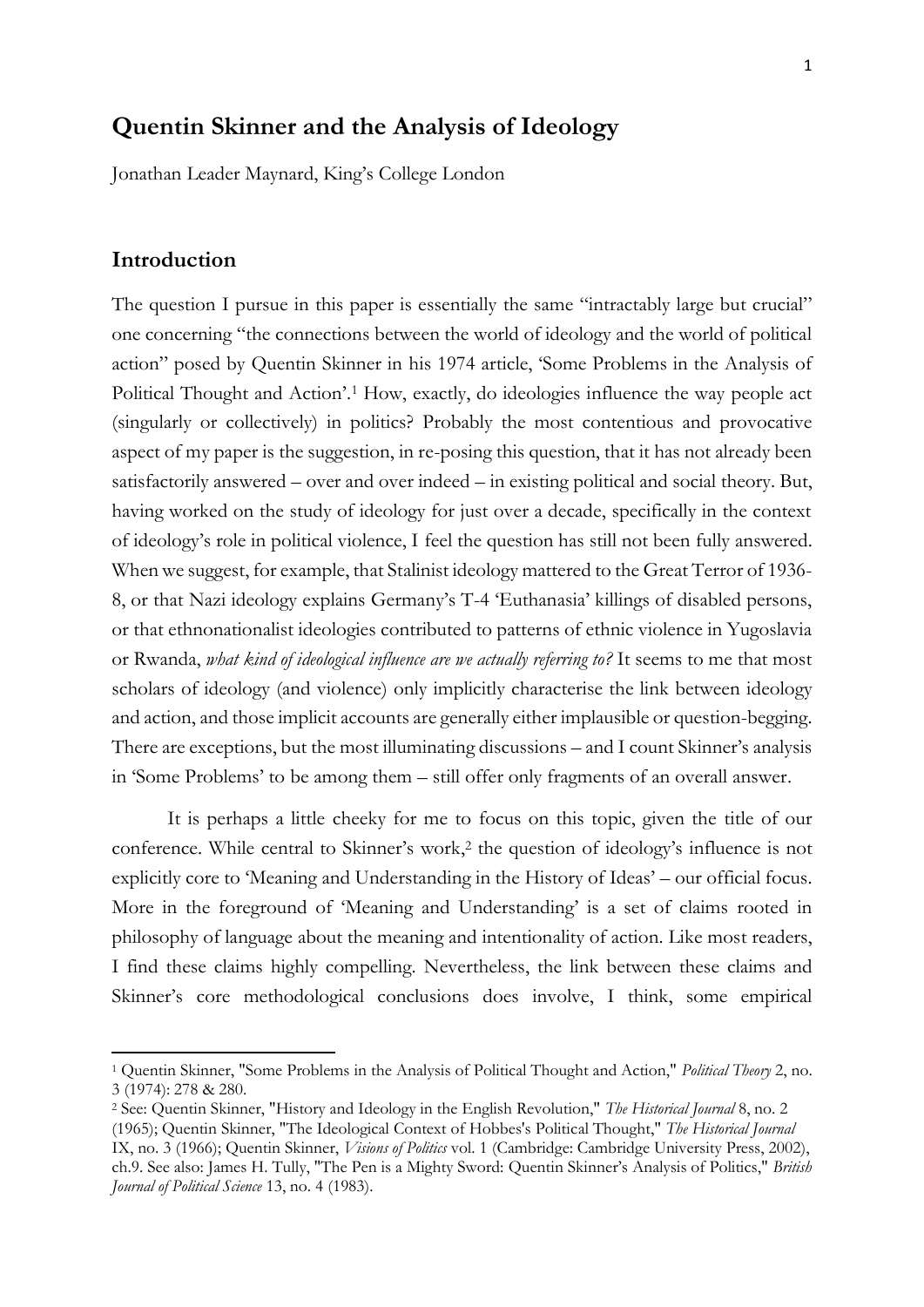assumptions about the influence of ideological context over action, visible in this key summary of Skinner's claims:

> "The essential question which we therefore confront, in studying any given text, is what its author, in writing at the time he did write for the audience he intended to address, could in practice have been intending to communicate by the utterance of this given utterance… it follows from this that the appropriate methodology for the history of ideas must be concerned, first of all, to delineate the whole range of communications which could have been conventionally performed on the given occasion by the utterance of the given utterance, and, next, to trace the relations between the given utterance and this wider *linguistic* context as a means of decoding the actual intention of the given writer." 3

The second half of this passage moves beyond a point purely about the centrality of intention and illocutionary force in a text's meaning, to an emphasis of the *constraining effect of linguistic context<sup>4</sup>* (which I believe Skinner sees as at least partially constituted by ideological context) on possible (speech) action. So what exactly are, to use the currently fashionable social scientific language, the *mechanisms* or *microfoundations* through which that constraining effect of ideological context is exerted?<sup>5</sup>

To some, the question might seem otiose. Much political theory and political science now accepts, at least in a very general way, the constructivist contention that humans ultimately act on the basis of meanings, mental states and, thus, ideas. Yet, especially in political science, many continue to think that underlying material forces, institutional constraints, or rational incentives are sufficiently strong to render such constructivist insights of limited empirical relevance. They would query, in other words, *how far ideological context really constrains action* – pointing, indeed, to precisely the kind of "innovating ideologists" Skinner discusses to suggest that, in truth, ideological contexts are highly mutable and can easily be twisted and altered to suit political actors' needs.<sup>6</sup> For such political scientists, ideas are effects, rationalisations or by-products rather than causes and

<sup>3</sup> Quentin Skinner, "Meaning and Understanding in the History of Ideas," *History and Theory* 8, no. 1 (1969): 49.

<sup>4</sup> Though Skinner also warns against overstating such effects – see Skinner, "Meaning and Understanding," 41-8; Skinner, "Some Problems," 287.

<sup>5</sup> See: Peter Hedström and Petri Ylikoski, "Causal Mechansims in the Social Sciences," *Annual Review of Sociology* 36 (2010); Joshua D. Kertzer, "Microfoundations in international relations," *Conflict Management and Peace Science* 34, no. 1 (2017).

<sup>6</sup> Skinner, *Visions of Politics* 1, 148.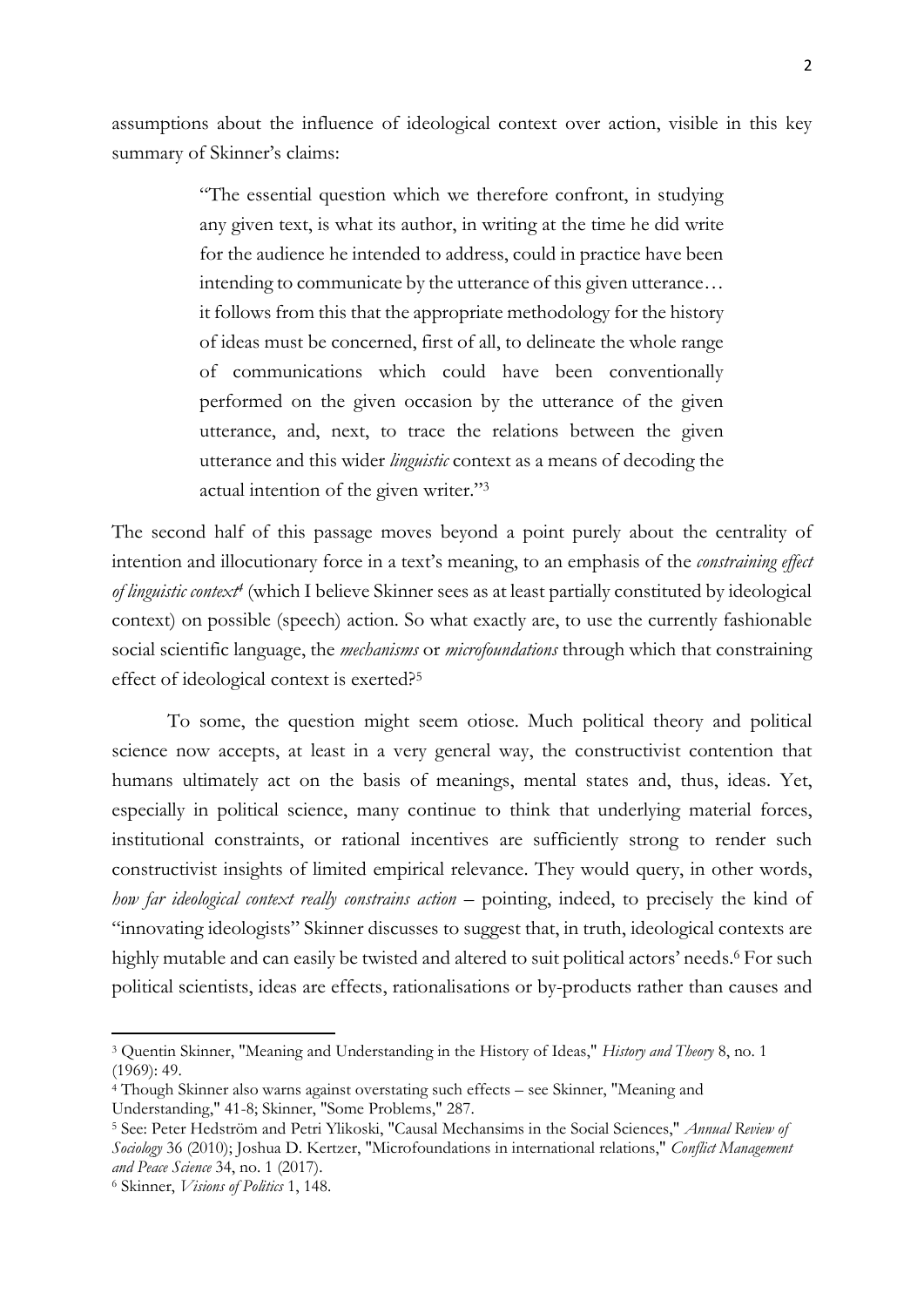explanations of action. <sup>7</sup> Obviously the Namierites, a key target for Skinner's critique, raised similar views in history. <sup>8</sup> So the nature of ideology's influence matters for both past and present theoretical debates. I will attempt to give several concrete historical examples, moreover, where the ambiguity of ideology's influence is clearly important.

So my aim in this paper is to further explicate the problem of linking ideology to action, and ultimately show that the problem can be solved by integrating a number of key arguments from social theory and psychological science into an 'infrastructural' account of ideology, as I shall call it. This infrastructural account builds on, but significantly expands, Skinner's original argument in 'Some Problems'. It emphasises that ideologies cannot be effectively analysed simply as *either* 'belief-systems' that directly motivate action, *or* as a kind of social structure or legitimating tool, *or* even the combination of both. Instead, ideologies shape, enable and sustain political action through the mutual interaction of four kinds of influence: *commitment, adoption, conformity* and *instrumentalization.* Understanding ideology's influence in this way vindicates Skinner's attention to ideological context and his arguments about the importance of ideological legitimation, but also suggest ways of elaborating our analysis of ideological context and ideology's role in politics.

## **The Problem**

The question of how ideology<sup>9</sup> is linked to political action is obviously a subspecies of the broader – and vastly theorised – question of the influence of ideas/culture on human behaviour in general. But I take the question of ideology's influence to be narrower and more uncertain. Again, we may all accept the broad constructivist argument that individuals *necessarily* rely, in at least some general sense, on frameworks of ideas that are, at least to a very large extent, acquired through socialisation into culture(s). Although the implications of this constructivist argument are easily exaggerated – for example in the claim that there is therefore "nothing outside of discourse"<sup>10</sup> – it is a relatively uncontentious basis for

<sup>7</sup> See also: Skinner, "Meaning and Understanding," 42.

<sup>8</sup> See: Skinner, "Some Problems," 291-300.

<sup>9</sup> Like Skinner, I understand ideology broadly, defining ideologies as the *distinctive political worldviews of individuals, groups and organisations, that provide frameworks of interpretive and evaluative ideas for guiding political thought and action*.

<sup>10</sup> David Campbell, *Writing Security: United States Foreign Policy and the Politics of Identity*, Revised ed. (Minneapolis: University of Minnesota Press, 1998), 4. Such claims are exaggerated because basic sensory and representational capacities for the ordering of experience exist in humans, as in non-linguistic animals, prior to the acquisition of specific discourses. Indeed, without such pre-discursive capacities, humans could not acquire discourses in the first place. Nor do individuals with impaired access to social discourse show the kind of cognitive impoverishment that would be expected if discursive acquisition was a genuine precondition of meaningful thought. See: Steven Pinker, *The Language Instinct* (London: Penguin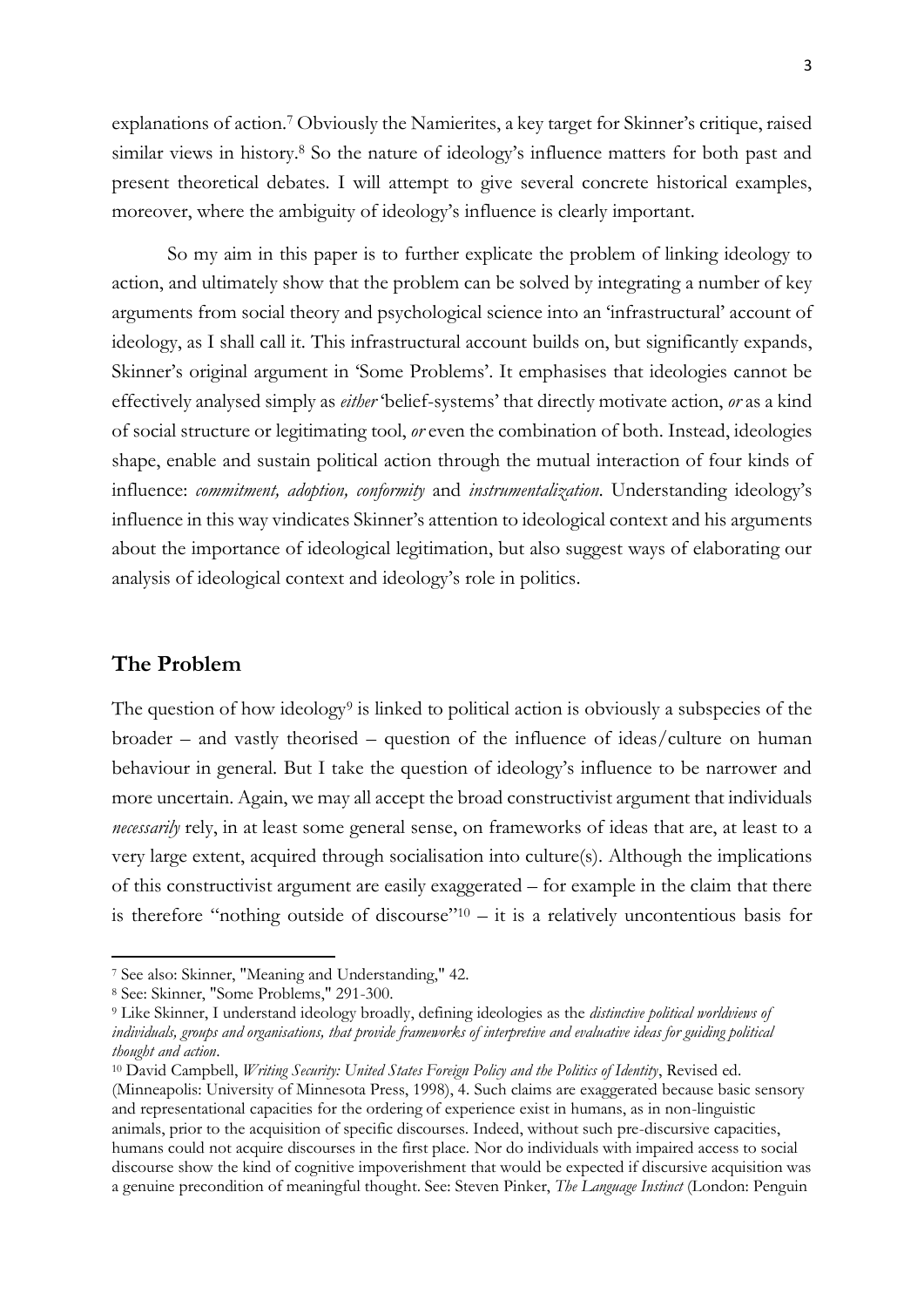thinking that the influence of culture matters. It is an open question, however, whether ideologies are truly an important part of that influence. A reconstructed Marxist or Namierite could argue, for example, that the basic cultural frameworks necessary for even perceiving material forces and holding certain core material interests might remain highly similar across human communities and not subject to significant ideological variation. Ideological arguments or principles might still, as such, remain largely an epiphenomenal symptom or rationalisation of ubiquitous material forces or interests – not an independent influence on action in their own right.

To illustrate the non-trivial nature of this uncertainty of how ideology relates to political action, consider the 1936-8 Great Terror in Stalin's Soviet Union, where much debate surrounds Stalinist ideology's exact role. While the Terror was once interpreted by historians as little more than a ruthless way for Stalin to consolidate his own power, with ideology of little significance, this account has largely been abandoned. Stalin's control was already effectively hegemonic prior to the start of the Terror, many ideological beliefs about hidden enemies and conspiracies seem to have been sincerely believed by the Stalinist elite, and the violence followed particular ideological rationales (such as the targeting of the quasi-fictitious category of 'kulaks') hard to explain in other terms.<sup>11</sup> Indeed, Stalinist terror was saturated with ideological language. Consider the following, typical, charge against 39 supposed Ukrainian counterrevolutionaries:

> "On the assignment of the Ukrainian counterrevolutionary bourgeois nationalist centre… Vasilenko (arrested) set up a Ukrainian nationalist insurrectionary organization led by the former secretary of the Skvirskii District party committee, Kokhanenko (arrested), and subsequently by the boss of the district land department, Zalevskii (arrested) with the aim of overthrowing the socialist system and government of the USSR and resurrecting capitalism and breaking off Ukraine from the USSR and establishing a fascist dictatorship. The organisation united anti-Soviet Petliurists<sup>12</sup> and repressed kulak elements with tasks to prepare

Books, 1994); Michael Tomasello, *The Cultural Origins of Human Cognition* (Cambridge, MA: Harvard University Press, 1999).

<sup>11</sup> See: John Arch Getty and Oleg V. Naumov, *The Road to Terror: Stalin and the Self-Destruction of the Bolsheviks, 1932-1939* (New Haven: Yale University Press, 1999); David Priestland, *Stalinism and the Politics of Mobilization: Ideas, Power, and Terror in Inter-war Russia* (Oxford: Oxford University Press, 2007); James Harris, *The Great Fear: Stalin's Terror of the 1930s* (Oxford: Oxford University Press, 2016).

<sup>12</sup> Symon Petliura had led the Ukrainian nationalist forces and the short-lived Ukrainian republic (1918- 1921) in the Russian civil war against Soviet forces.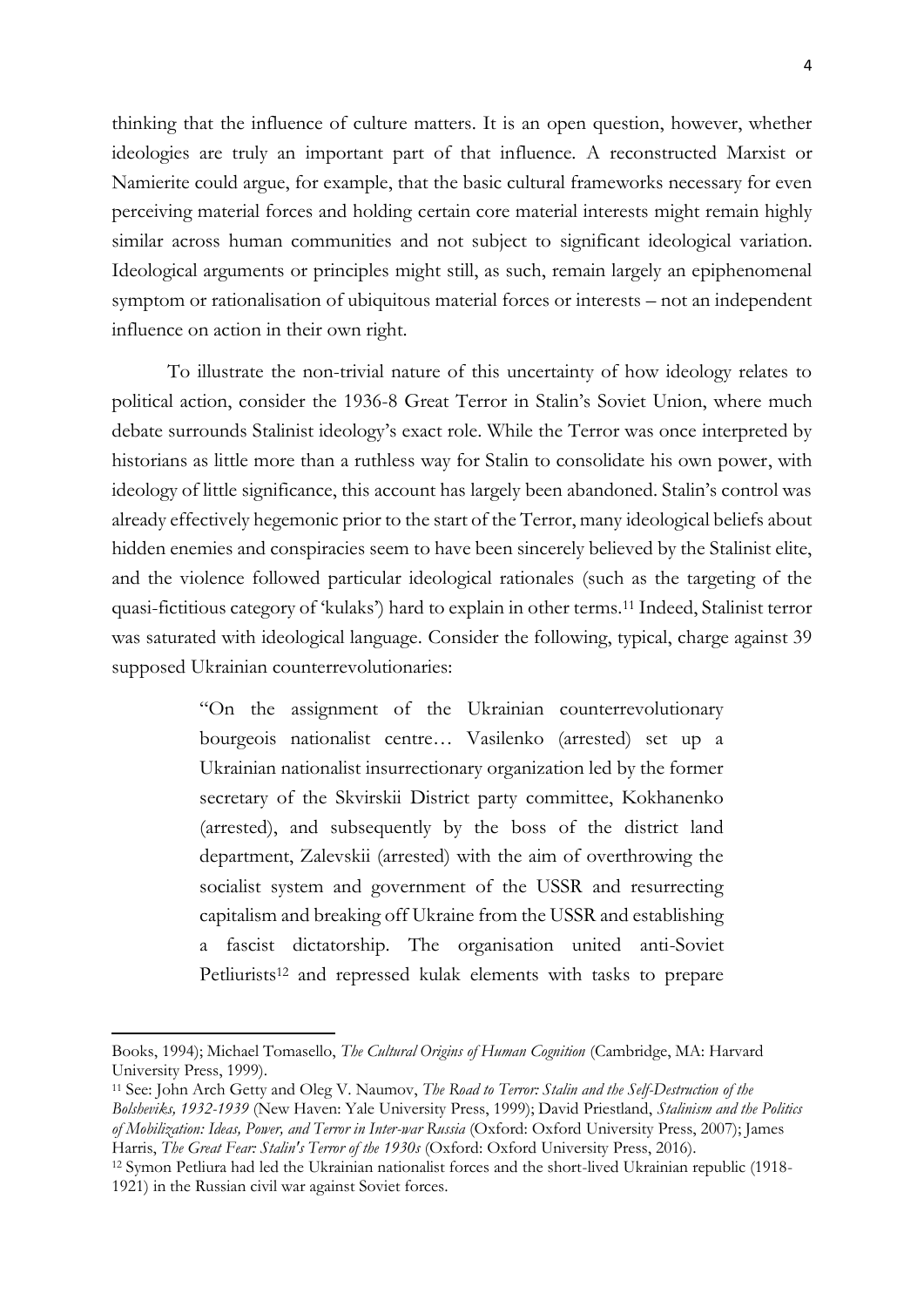insurrectionary-diversionary cadres in the event of war against the USSR to raise an uprising in the rear..."<sup>13</sup>

It is plausible to claim that such language and the violence that followed is in certain senses *unintelligible,* let alone inexplicable, unless the relevant ideological context is understood. Yet we are left with puzzles. How *exactly* were these various ideological notions *–* of counterrevolutionaries and bourgeois nationalists and kulak elements and so on – influential? It is tempting, and consistent with much contemporary work on discourse, to think that such ideological notions formed a kind of inescapable cultural system<sup>14</sup> which, while not deterministically dictating precise outcomes, necessarily shaped how individuals thought about and acted during the Terror.

But there is an important sense in which this is not plausible. It is clear that many participants in Stalinist terror did not accept such notions, and that even some of the *writers*  of such accusations knew they were false.<sup>15</sup> Moreover, there are other visible elements of the Stalinist ideological context which individuals readily ignored. Some of the violence was, for example, organised around what contemporaries termed 'the biological approach': i.e. arresting people based on their familial ties to other already arrested individuals. Such a practice was highly inconsistent with Stalinist ideology, which rejected implicit biological explanations of human action as inconsistent with the tenets of historical materialism, and it was repeatedly rejected by Stalin and other party leaders.<sup>16</sup> One would think that such action would, as Skinner puts it, "be inhibited to the degree that it cannot be legitimised"<sup>17</sup> within the ideological context of the time.<sup>18</sup> Yet it persisted, seemingly because of certain dynamics highly *undistinct* to the Stalinist ideological context – namely bureaucratic incentives to meet certain policy demands for arrests, coupled with weak bureaucratic capacity for exercising more selective violence. So there is clearly no necessary or merely *assumable* link between ideological frameworks and action. We need some account of the

<sup>13</sup> Cited in Lynne Viola, *Stalinist Perpetrators on Trial: Scenes from the Great Terror in Soviet Ukraine* (Oxford: Oxford University Press, 2017), 74.

<sup>14</sup> See the still outstandingly lucid discussion in Clifford Geertz, "Ideology as a Cultural System," in *Ideology and Discontent*, ed. David Apter (London: Free Press of Glencoe, 1964).

<sup>15</sup> See: Alexander Vatlin, *Agents of Terror: Ordinary Men and Extraordinary Violence in Stalin's Secret Police*, ed. Seth Bernstein (Madison: University of Wisconsin Press, 2016), 31-2.

<sup>16</sup> Priestland, *Stalinism and the Politics of Mobilization*, 326 & 397-8; Viola, *Stalinist Perpetrators*, 25.

<sup>17</sup> Skinner, *Visions of Politics* 1, 156.

<sup>&</sup>lt;sup>18</sup> It might be argued that, since the practice continued, it clear was successfully legitimised, and that therefore there must have been *other* ideological or linguistic resources available for such legitimisation. But this claim is tautological and question-begging – any action that occurs does so (in part) because it was legitimated, and we only know it was legitimated because it occurs.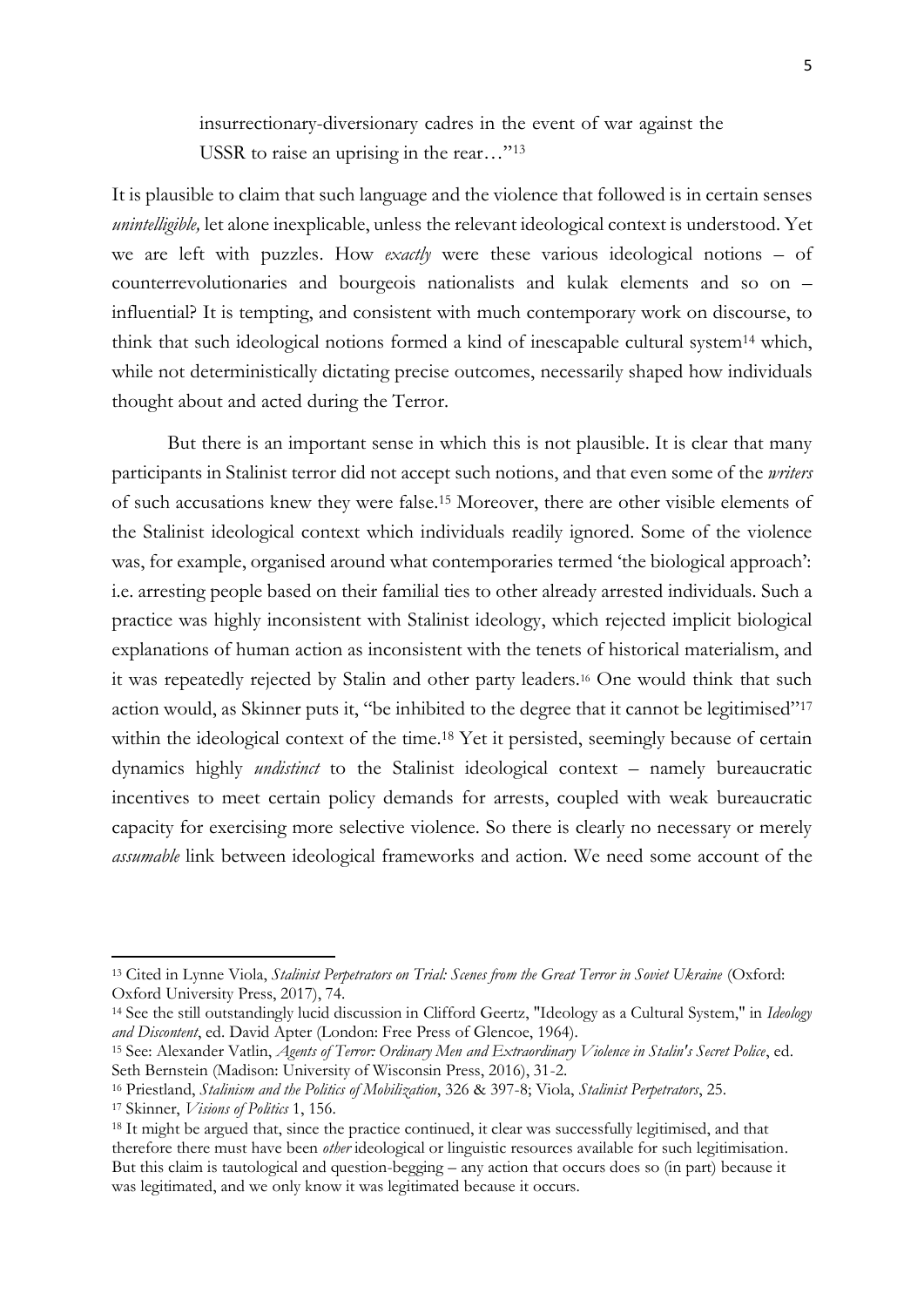causal<sup>19</sup> processes or mechanisms actually link a given ideological doctrine or framework to action.

#### **Three Accounts of Ideological Influence**

Three broad kinds of account dominate existing scholarship. The first suggests that ideologies shape behaviour via *ideological convictions that motivate action* – such convictions are not automatic products of culture, but distinct beliefs of certain political actors, who then work to put their ideological principles into practice. This continues to be the at-leasttacitly-assumed image of ideology's influence in much scholarship and popular commentary. In research on extremism and terrorist radicalisation, for example, radical ideologies are often presented simply as sources of deep beliefs for terrorists – and if such beliefs seem to be lacking, ideology is assumed to be of limited relevance.<sup>20</sup> It is also this image of ideological conviction which underlay Daniel Goldhagen's controversial claim that the Holocaust was rooted in "the autonomous motivating force of Nazi ideology"<sup>21</sup> with violence explained by the fact that "the perpetrators, 'ordinary Germans,' were animated by antisemitism, by a particular *type* of antisemitism that led them to conclude that the Jews *ought to die*."<sup>22</sup> Methodologically, moreover, many scholars jump quickly from observations of certain ideological notions in political discourse, to the explicit or implicit assertion that those notions were core beliefs of the actual individuals under study.<sup>23</sup>

<sup>19</sup> I should note, since my discussion is all about causal relationships, that I do not share Skinner's view – at least expressed in the papers I draw on here – that intentional and conventional explanations of action are non-causal. Like motives (which Skinner recognises as causal), intentions are mental states, and mental states remain linked to action as part of a causal sequence of mental processes. To think that the fact that intentions also *constitute* the action in question means that they cannot be causal (see Alasdair MacIntyre, "A Mistake about Causality in Social Science," in *Philosophy, Politics and Society: Second Series*, ed. Peter Laslett and W.G. Runciman (Basil Blackwell, 1962); Skinner, "Meaning and Understanding," 45; Skinner, *Visions of Politics* 1, 137-8.) is to confuse the classification of an action with its causal ontology, and doesn't provide any basis for thinking that intentions exist outside of the world of causal relations. Shifts in philosophy of science, away from 'causal laws' and towards 'causal mechanisms,' may be important here. A causal mechanism, such as a certain kind of intention that is operative *in the doing of a certain action*, is both constitutive of that action and an essential part of its causal occurrence and thus explanation. Analogously, a component of a clock is both part of what makes it a clock *and* part of what causally produces and explains the clock's physical representation of time. I don't think this point, however, threatens any of Skinner's methodological arguments.

<sup>20</sup> Compare the views expressed in: Peter R. Neumann, "The trouble with radicalization," *International Affairs* 89, no. 4 (2013); Bart Schuurman and Max Taylor, "Reconsidering Radicalization: Fanaticism and the Link Between Ideas and Violence," *Perspectives on Terrorism* 12, no. 1 (2018).

<sup>&</sup>lt;sup>21</sup> Daniel Goldhagen, *Hitler's Willing Executioners: Ordinary Germans and the Holocaust* (London: Abacus, 1996), 13.

<sup>22</sup> Goldhagen, *Hitler's Willing Executioners*, 14. [emphasis in original]

<sup>23</sup> This tendency is perceptively critiqued in: Rogers Brubaker and David D. Laitin, "Ethnic and Nationalist Violence," *Annual Review Sociology* 24 (1998): 443.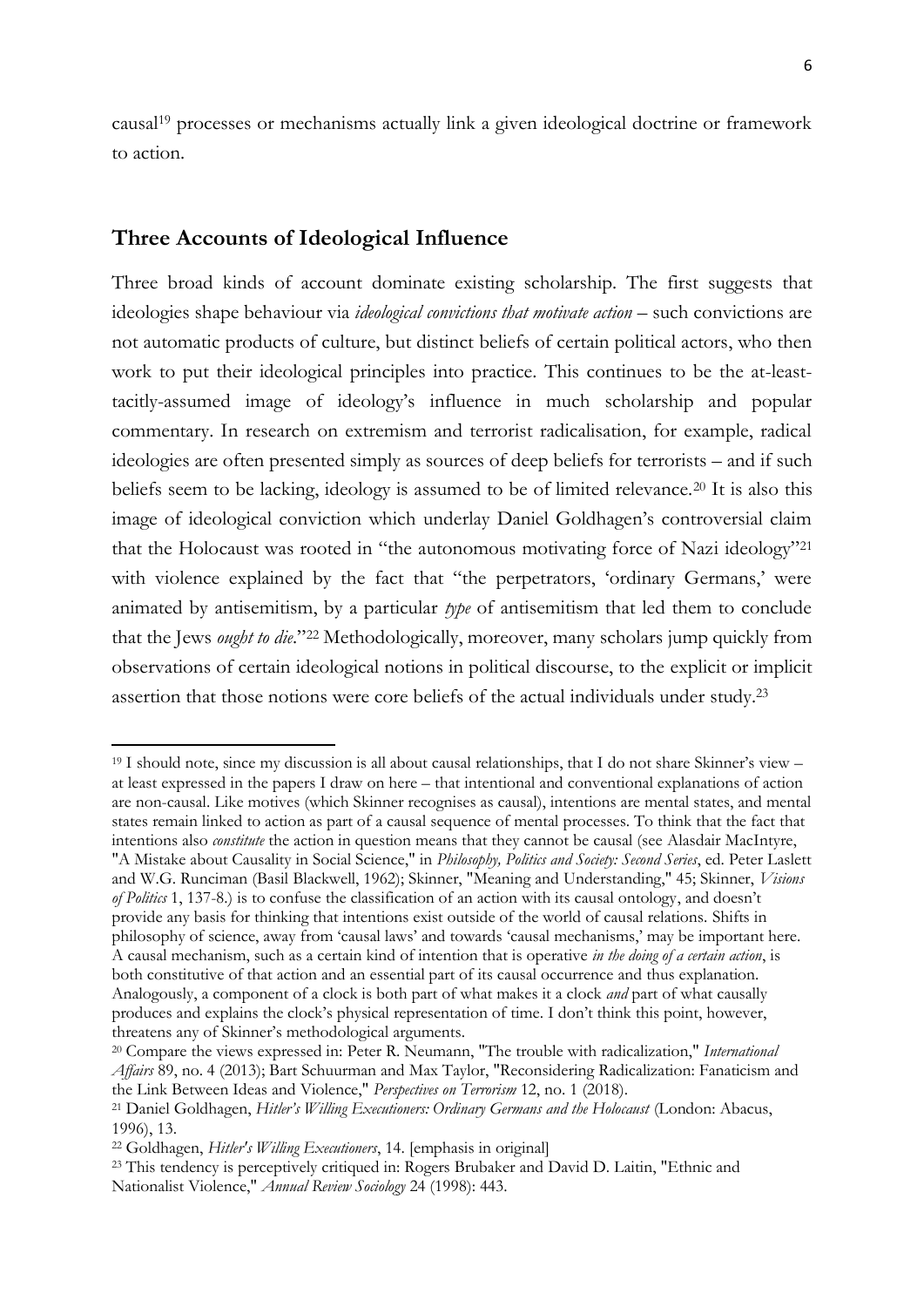Obviously sincere ideological convictions do matter, and in contemporary social science, the sort of sweeping dismissal of ideological belief asserted by Lewis Namier and some of his followers is no longer sustainable. A wealth of archival, ethnographic and experimental evidence shows that many, maybe most, or maybe *all* individuals do possess sincere ideological frameworks that influence their behaviour.<sup>24</sup> But while ideological conviction is clearly *one* way in which ideology may influence political action, the problems of purely analysing ideology in such terms are well established. In a huge range of contexts, ideological convictions seem to be much rarer and weaker amongst most of the participants in that context than this account suggests. In my field of research on political violence, for example, it often appears that important ideological rationales and concepts structure violence, and that important ideological myths, claims, principles or forms of propaganda are used to mobilise support for violence – yet only a minority of perpetrators actually display strong ideological convictions and/or motives.<sup>25</sup>

Because of such problems, many scholars employ a second account of ideology's influence, which presents ideological claims as important, not as objects of genuine belief, but because they are *instrumental political tools.* It is this account that is appealed to by Skinner in his response to Namierite scepticism: even if ideologies are not sources of motivational conviction, Skinner argues, they may be critical as mechanisms of legitimation for potentially questionable activities.<sup>26</sup> Other scholars have focused on further instrumental uses of ideology – to, for example, actively mobilise political supporters, or set clear rules, norms and policies within an organisation or political coalition.<sup>27</sup> Ethnonationalist ideology in the Yugoslav Wars during the 1990s is, for example, often analysed in such terms – providing a way for opportunist political leaders like Slobodan Milošević to garner public

<sup>24</sup> For various broad overviews of such evidence, see: John T. Jost and Brenda Major, eds., *The Psychology of Legitimacy: Emerging Perspectives on Ideology, Justice and Intergroup Relations* (Cambridge: Cambridge University Press, 2001); John T. Jost, Christopher M. Federico, and Jaime Napier, "Political Ideology: Its Structure, Functions and Elective Affinities," *Annual Review of Psychology* 60 (2009); J. Christopher Cohrs, "Ideological Bases of Violent Conflict," in *Oxford Handbook of Intergroup Conflict*, ed. L. R. Tropp (New York: Oxford University Press, 2012); Michael Freeden, Lyman Tower Sargent, and Marc Stears, eds., *The Oxford Handbook of Political Ideologies* (Oxford: Oxford University Press, 2013); Jonathan Leader Maynard, "Ideology and armed conflict," *Journal of Peace Research* 56, no. 5 (2019). Not all of this research truly focuses on *ideological conviction,* however.

<sup>25</sup> Christian Gerlach, *Extremely Violent Societies: Mass Violence in the Twentieth-Century World* (Cambridge: Cambridge University Press, 2010), 1-5; Timothy Williams and Dominik Pfeiffer, "Unpacking the Mind of Evil: A Sociological Perspective on the Role of Intent and Motivations in Genocide," *Genocide Studies and Prevention* 11, no. 2 (2017); Timothy Williams, *The Complexity of Evil: Perpetration and Genocide* (New Brunswick: Rutgers University Press, 2021).

<sup>26</sup> Skinner, "Some Problems," 291-300.

<sup>27</sup> See, in general: Francisco Gutiérrez Sanín and Elisabeth Jean Wood, "Ideology in civil war: Instrumental adoption and beyond," *Journal of Peace Research* 51, no. 2 (2014): 217-20.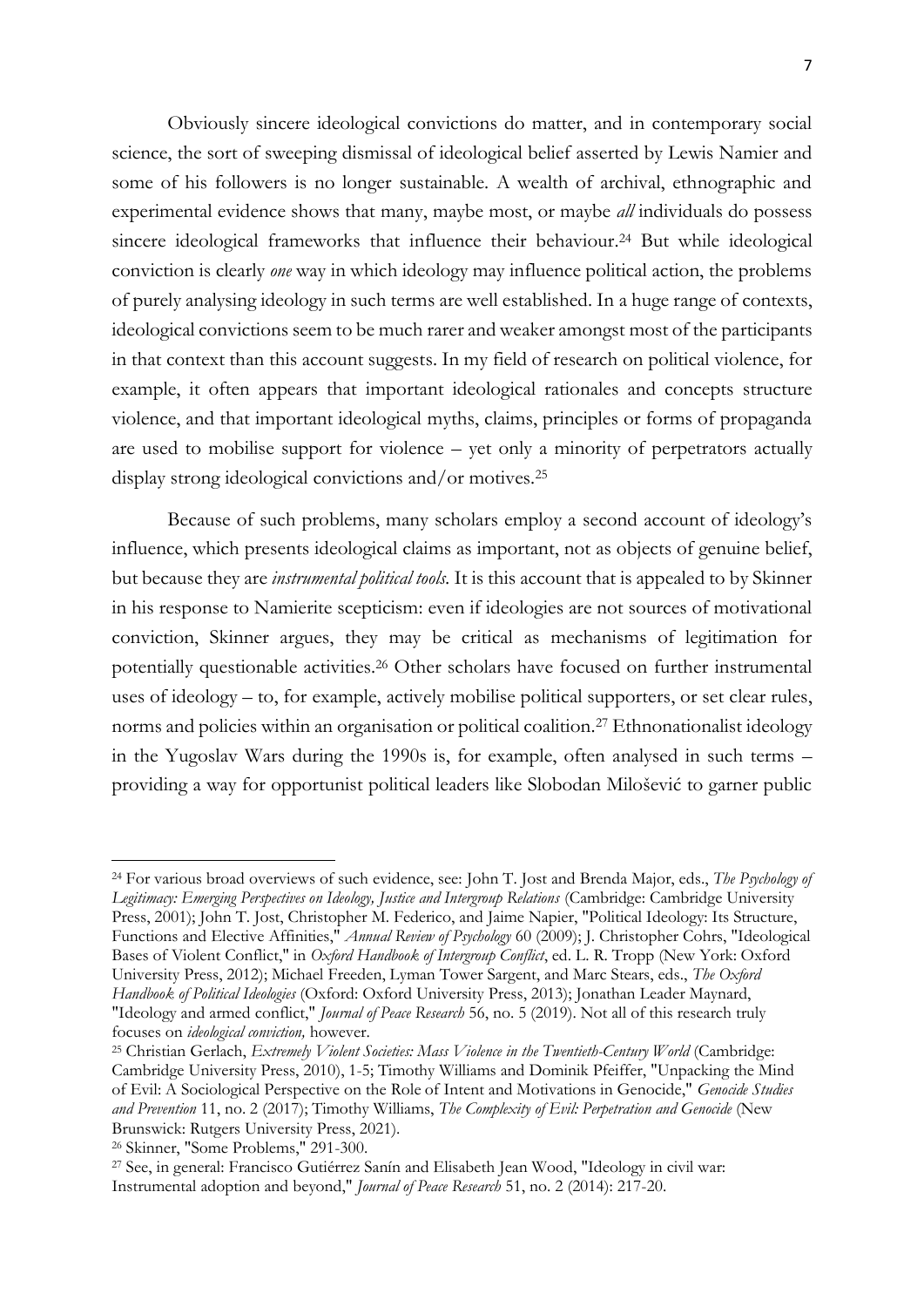support or legitimate violence. <sup>28</sup> In important ways, Skinner's discussion has advantages over some of these more recent instrumentalist analyses of ideology. For a start, Skinner does not actually limit ideology to an instrumental role – emphasising the likelihood that ideology plays both a sincere and instrumental role, and that legitimation to oneself may be as important as legitimation to others. Moreover, whereas many instrumentalist analyses see ideology as simply a tool that political actors are free to use to their own advantage – which effectively limits ideology's independent impact, since actors' interests and strategies actually determine what happens – Skinner emphasises that the need for ideological legitimation is a *constraint,* meaning that the ideological context plays a central role in determining the relative viability and attractiveness of different forms of political action.<sup>29</sup>

Nevertheless, this instrumental account of ideology's influence, even in Skinner's sophisticated version, suffers from some important problems. By contrast with the conviction-centric account, it can acknowledge that ideologies have significant effects even when individuals do not deeply believe in the ideology. But it struggles to *explain how*  ideology has such effects. Efforts to legitimate action by manipulating the available moral vocabulary of a given ideological context will only be necessary, and will only benefit an actor, if it actually leads other people who would have opposed the actor in the absence of such legitimation efforts to now eschew such opposition. But why would other actors do this, if ideology's function is primarily instrumental – if they do not really believe in the ideological notions and claims in question?<sup>30</sup> 'Some Problems' is not, as far as I can tell, quite clear on this question, although I will suggest some possible responses Skinner may have been inclined towards.

<sup>30</sup> Identifying this problem is not novel – see: : James D. Fearon and David D. Laitin, "Violence and the Social Construction of Ethnic Identity," *International Organization* 54, no. 4 (2000): 846 & 853-5; Stuart J. Kaufman, *Modern Hatreds: The Symbolic Politics of Ethnic War* (Ithaca: Cornell University Press, 2001), 6; Nils Bubandt, "Rumors, Pamphlets and the Politics of Paranoia in Indonesia," *The Journal of Asian Studies* 67, no. 3 (2008): 791 & 813; Gutiérrez Sanín and Wood, "Ideology in civil war," 222.. Instrumental accounts might assume that while the elites use ideological claims instrumentally, this works because the claims really resonate with target audiences. But there's no theoretical or empirical basis for this contrast. Indeed, it inverts the conventional wisdom within political science research that it is elites who tend to be ideological and masses who are not, see: Philip Ernest Converse, "The Nature of Belief Systems in Mass Publics," in *Ideology and Discontent*, ed. David Apter (London: Free Press of Glencoe, 1964); Amihai Glazer and Bernard Grofman, "Why representatives are ideologists though voters are not," *Public Choice* 61 (1989); Donald R. Kinder and Nathan P. Kalmoe, *Neither Liberal Nor Conservative: Ideological Innocence in the American Public* (Chicago: University of Chicago Press, 2017).

<sup>28</sup> See, in general: Laura Silber and Allan Little, *Yugoslavia: Death of a Nation* (London: Penguin Books, 1997); Valère Philip Gagnon, *The Myth of Ethnic War: Serbia and Croatia in the 1990s* (Ithaca: Cornell University Press, 2004).

<sup>29</sup> Not to mention Skinner's lucid description of the actual kinds of legitimation strategy available to political actors.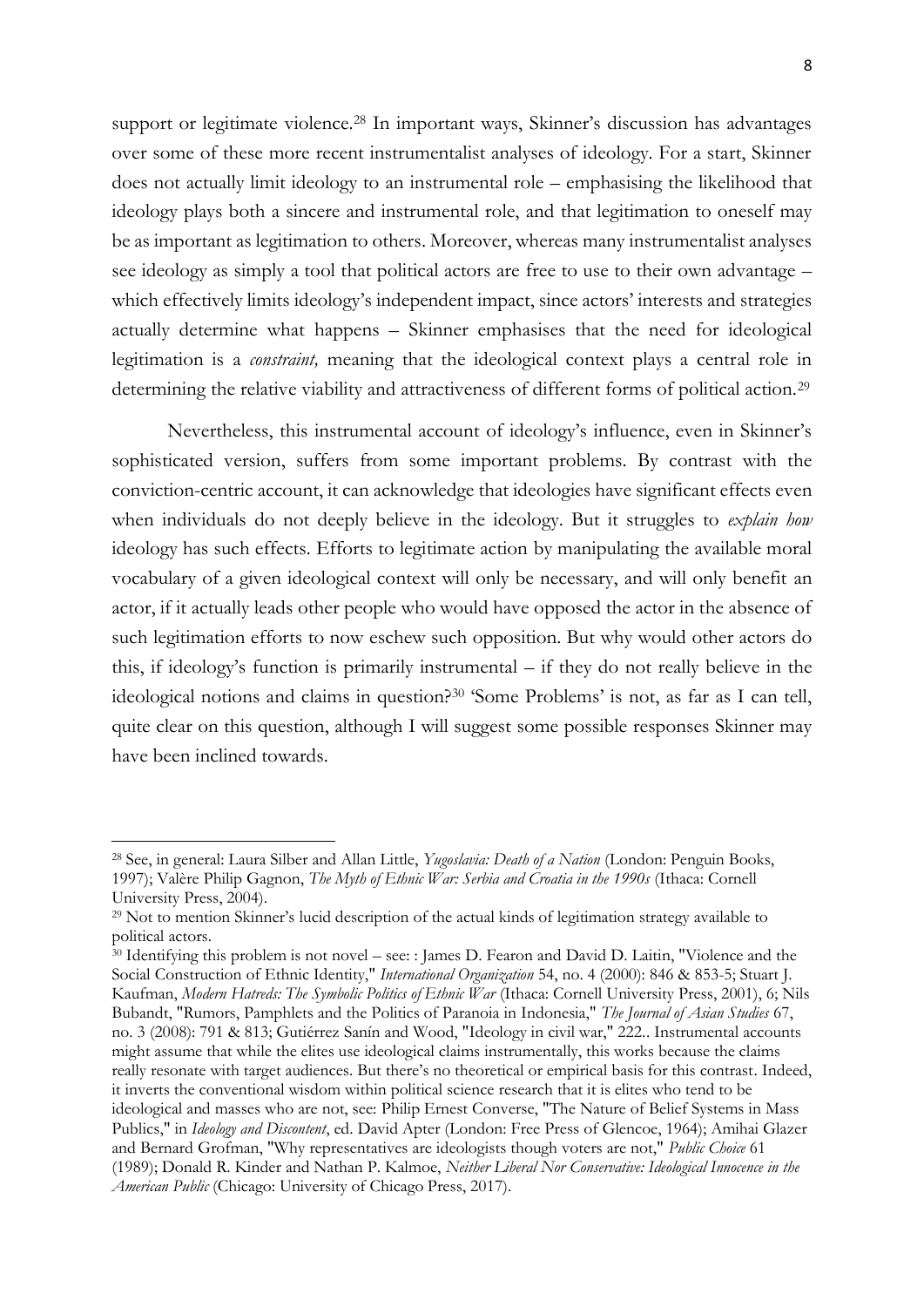The first and more obvious response is to revert back to some more modest claims about genuine beliefs and attitudes. Again, Skinner is explicit that in reality "an agent's motives…will usually be mixed and complicated," and likely mix genuine ideological with various instrumental calculations.<sup>31</sup> This can be said not only of the innovating ideologist manipulating ideological claims to legitimate their behaviour, but also of those audiences they are legitimating *to*. <sup>32</sup> It may not be the case that these 'legitimation audiences' are possessed of deep ideological convictions. But perhaps legitimation strategies give *just enough* plausible justification, touch just enough of the moral vocabulary individuals feel some resonance for, to dissuade serious opposition. Instrumentalization of ideology is thus parasitic on some degree of sincere internalisation of the relevant political ideas, conventions or concepts.

In many circumstances, I think this is a perfectly adequate explanation of the bulk of ideology's influence. Some scholars, indeed, suggest that this is the *only* possible ultimate explanation of ideology's instrumental power to legitimate action or mobilise support.<sup>33</sup> But the argument remains, I argue, importantly deficient, since it implies that the overall influence of an ideology in any given context is ultimately *proportional to*<sup>34</sup> the level of sincere belief or sympathy for that ideology in the given context. Yet a wide range of examples cast doubt upon this claim. A particularly well known one is the last decade or two of the Soviet Union's existence. It is widely accepted that from roughly the late 1970s and certainly the early 1980s onward, hardly anyone – neither political elites nor the mass public – retained serious belief in *official* Soviet ideology.<sup>35</sup> Yet that official ideology continued to exert significant influence over the behaviour of millions of individuals and hundreds of state agencies. Policies continued to be ritualistically intoned and legitimated in terms of the dominant communist vocabulary. Even officials were highly constrained in their ability to break out of established doctrine in many (though not all) areas of political life, and it took remarkable determination and prolonged struggle for Mikhail Gorbachev to eventually overcome powerful internal resistance and manage to reform, and unintentionally topple, the existing ideological system.<sup>36</sup> A less familiar example is that of Syria under Hafez al-

<sup>31</sup> Skinner, "Some Problems," 293.

<sup>&</sup>lt;sup>32</sup> Skinner suggests, for example, that large-scale successful shifts in normative vocabularies result in a change in "the sensibility of a community" – which I assume to refer to sincere attitudes, see: Quentin Skinner, "Rhetoric and Conceptual Change," *Finnish Yearbook of Political Thought* 3 (1999): 71.. <sup>33</sup> E.g. Donald L. Horowitz, *The Deadly Ethnic Riot* (Berkeley and Los Angeles, CA: University of

California Press, 2001), 123; Gutiérrez Sanín and Wood, "Ideology in civil war," 222.

<sup>34</sup> But not *equal to* – instrumentalization could be a 'force multiplier'.

<sup>35</sup> Joseph Schull, "What is Ideology? Theoretical Problems and Lessons from Soviet-Type Societies," *Political Studies* 40 (1992).

<sup>36</sup> Timur Kuran, "Now Out of Never: The Element of Surprise in the East European Revolution of 1989," *World Politics* 44, no. 1 (1991); Jeffrey T. Checkel, *Ideas and International Political Change: Soviet/Russian*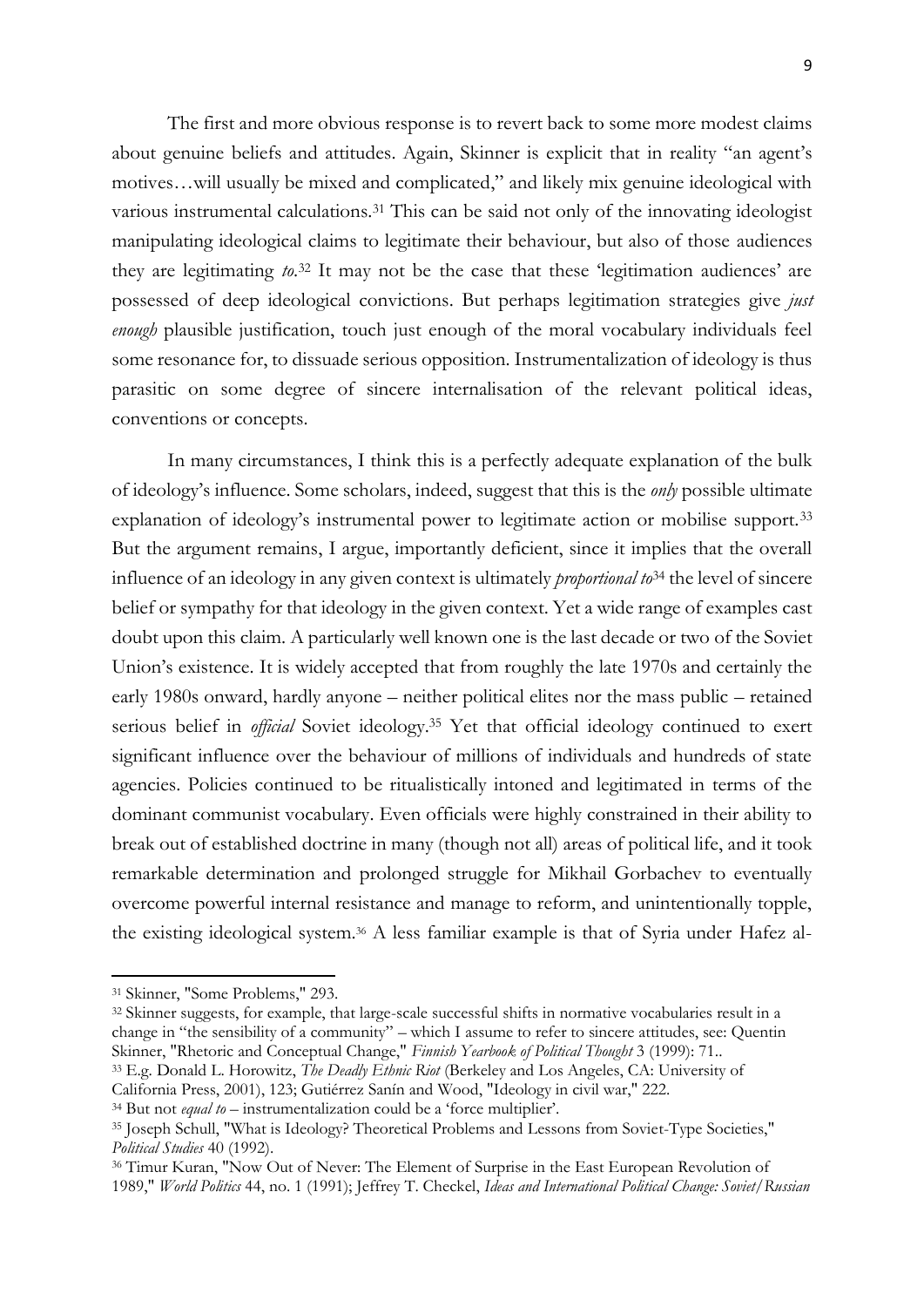Assad between 1971-2000. As Lisa Wedeen suggests in her study of Syrian politics and society in the 1990s, the regime's ideology under Hafez al-Assad involved the absurdly exaggerated hagiography of and obeisance to the government and Prime Minister. Wedeen suggests that few if any Syrians, probably inclusive of government ministers, *believed in* this ideology. Yet the rituals continued nonetheless and, Wedeen argues, were genuinely functional for the regime's power and rule.<sup>37</sup>

Something else, it seems, is going on with ideology in such cases. This takes me to a third possible account of ideology's influence (again, one I think Skinner may endorse). Many theorists suggest that ideologies primarily function in a more diffuse, intersubjective or structural way not accounted for by either a focus on sincere internalisation or instrumental action. There's no shared terminology for such a line of analysis, although it is of a piece with many accounts of how discourse, more generally, structures political action.<sup>38</sup> Many of the theorists I have in mind stress the way ideologies provide certain *collective scripts, frames or lexicons* for political action. In his analysis of ethnic conflict in Yugoslavia, for example, Anthony Oberschall emphasises that deep ethnonationalist commitments were lacking. But he proposes that an ethnonationalist "crisis frame", resonant in light of historical legacies of conflict, could be activated by elites to transform interethnic relations and generate ethnic violence.<sup>39</sup> John Hagan and Wenona Rymond-Richmond similarly emphasise the role of dehumanising racial ideology, theorised as a form of "collective framing", in genocidal violence in Darfur.<sup>40</sup> Stephen Kotkin's influential account of Stalin's Soviet Union emphasises how "speaking Bolshevik" was an key imperative and skill for both elites and ordinary citizens, irrespective of the extent of deep belief, infusing everyday life with ideological frameworks.<sup>41</sup> Lee Ann Fujii's leading study

<sup>38</sup> Within specialist work on ideology, Michael Freeden's depiction of ideologies as morphologies of political concepts that seek to control public political language has some affinities with this account, as does Teun van Dijk's discursive approach to analysing ideological effects. See: Michael Freeden, *Ideologies and Political Theory: A Conceptual Approach* (Oxford: Oxford University Press, 1996); Teun van Dijk, *Ideology: A Multidisciplinary Approach* (London: Sage Books, 1998).. Many of the more discourse-theoretic approaches surveyed by John Thompson might also be associated broadly with accounts of this third

kind, see: John Thompson, *Studies in the Theory of Ideology* (Cambridge: Polity Press, 1984)..

*Behavior and the End of the Cold War* (New Haven: Yale University Press, 1997); Robert D. English, "Power, Ideas, and New Evidence on the Cold War's End: A Reply to Brooks and Wohlforth," *International Security* 26, no. 4 (2002); Mark L. Haas, *The Ideological Origins of Great Power Politics, 1789-1989* (Ithaca, NY: Cornell University Press, 2005), ch. 6.

<sup>37</sup> Lisa Wedeen, *Ambiguities of Domination: Politics, Rhetoric and Symbols in Contemporary Syria* (Chicago: Chicago University Press, 1999).

<sup>&</sup>lt;sup>39</sup> Anthony Oberschall, "The manipulation of ethnicity: from ethnic cooperation to violence and war in Yugoslavia," *Ethnic and Racial Studies* 23, no. 6 (2000).

<sup>40</sup> John Hagan and Wenona Rymond-Richmond, "The Collective Dynamics of Racial Dehumanization and Genocidal Victimization in Darfur," *American Sociological Review* 73 (2008).

<sup>41</sup> Stephen Kotkin, *Magnetic Mountain: Stalinism as Civilization* (Berkeley, CA: University of California Press, 1995).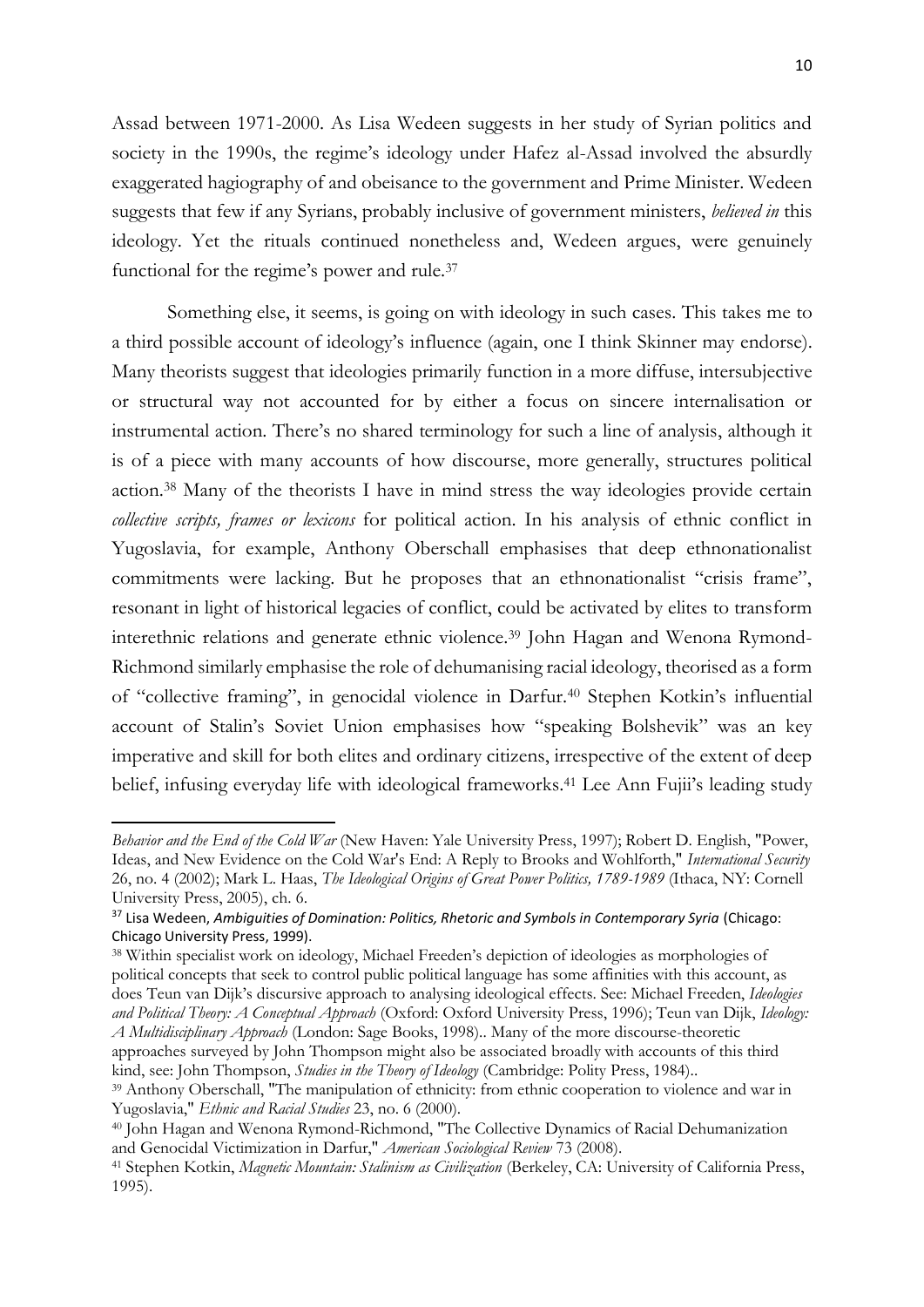11

of the Rwandan Genocide argues that state-sponsored ethnonationalist constructions of identity were not deeply believed by perpetrators, but nevertheless provided a "script or dramaturgical blueprint for violence".<sup>42</sup> In his analysis of genocidal dehumanisation, Rowan Savage likewise emphasises that "the only necessity is a narrative that legitimizes the action in question. In order to fulfil a psychological need such a 'script' does not actually require wholehearted or long-term belief."<sup>43</sup>

This third story gets us closer to some of the puzzling forms of ideological influence I have alluded to – but the underlying causal mechanisms are still somewhat obscure. We still need an explanation of *why individuals respond* to certain scripts, frames and lexicons. The implicit tendency in many accounts is to write as though individuals *just have to* – since the scripts, frames or lexicons represents 'discursive preconditions' or 'systems of possibility' for certain forms of political action. I have already pointed out that this claim, while potentially plausible at the level of 'culture' or 'discourse' in its most general sense, is unconvincing for specific ideologies or doctrines. Scripts, frames and lexicons do not possess innate force, and many fail to exert serious political influence. So when Fujii writes that "[p]eople could kill with scripted ethnic claims, without believing those claims to be true or accurate, because as a script, ethnicity *required certain performances,*" <sup>44</sup> what makes individuals follow such 'requirements'? In a similar fashion, Savage argues that: "a dehumanized discursive system regarding an out-group *constitutes the (moral) reality* within which members of the in-group act."45 But how does a certain 'constitution of moral reality' shape behaviour if individuals do not believe in it?<sup>46</sup> Alternatively, such theorists fall back into emphasising real belief and internalisation.<sup>47</sup> Kotkin emphasises how, in the Soviet Union, "elements of 'belief' and 'disbelief' appear to have coexisted within everyone".<sup>48</sup> For Oberschall, ethnonationalist "crisis frames" possessed real resonance and persisted, albeit "dormant", throughout Yugoslavia's history. Hagan and Rymond-Richmond more explicitly present frames as sources of motivational conviction, arguing that "racial epithets are important…because they capture attackers' motivation and intent"<sup>49</sup> and produce "the

<sup>42</sup> Lee Ann Fujii, *Killing Neighbors: Webs of Violence in Rwanda* (Ithaca: Cornell University Press, 2009), 104. Fujii does not present such identity-constructs as ideological, however.

<sup>43</sup> Rowan Savage, "Modern genocidal dehumanization: a new model," *Patterns of Prejudice* 47, no. 2 (2013): 149.

<sup>44</sup> Fujii, *Killing Neighbours*. [my emphasis].

<sup>45</sup> Savage, "Modern genocidal dehumanization," 149. [emphasis in original].

<sup>46</sup> The same issue problematises Schull's attempt to theorise ideology as a legitimating discourse, see: Schull, "What is Ideology?," 736-8.

<sup>47</sup> In more general discourse theory, similarly, emphasis may be ultimately placed on some kind of internalisation in the form of "unconscious schemes of perception and appreciation," and so forth – see: Pierre Bourdieu, *Masculine Domination*, trans. Richard Nice (Stanford: Stanford University Press, 2002), 5.. <sup>48</sup> Kotkin, *Magnetic Mountain*, 228.

<sup>49</sup> Hagan and Rymond-Richmond, "Collective Dynamics of Racial Dehumanization," 878.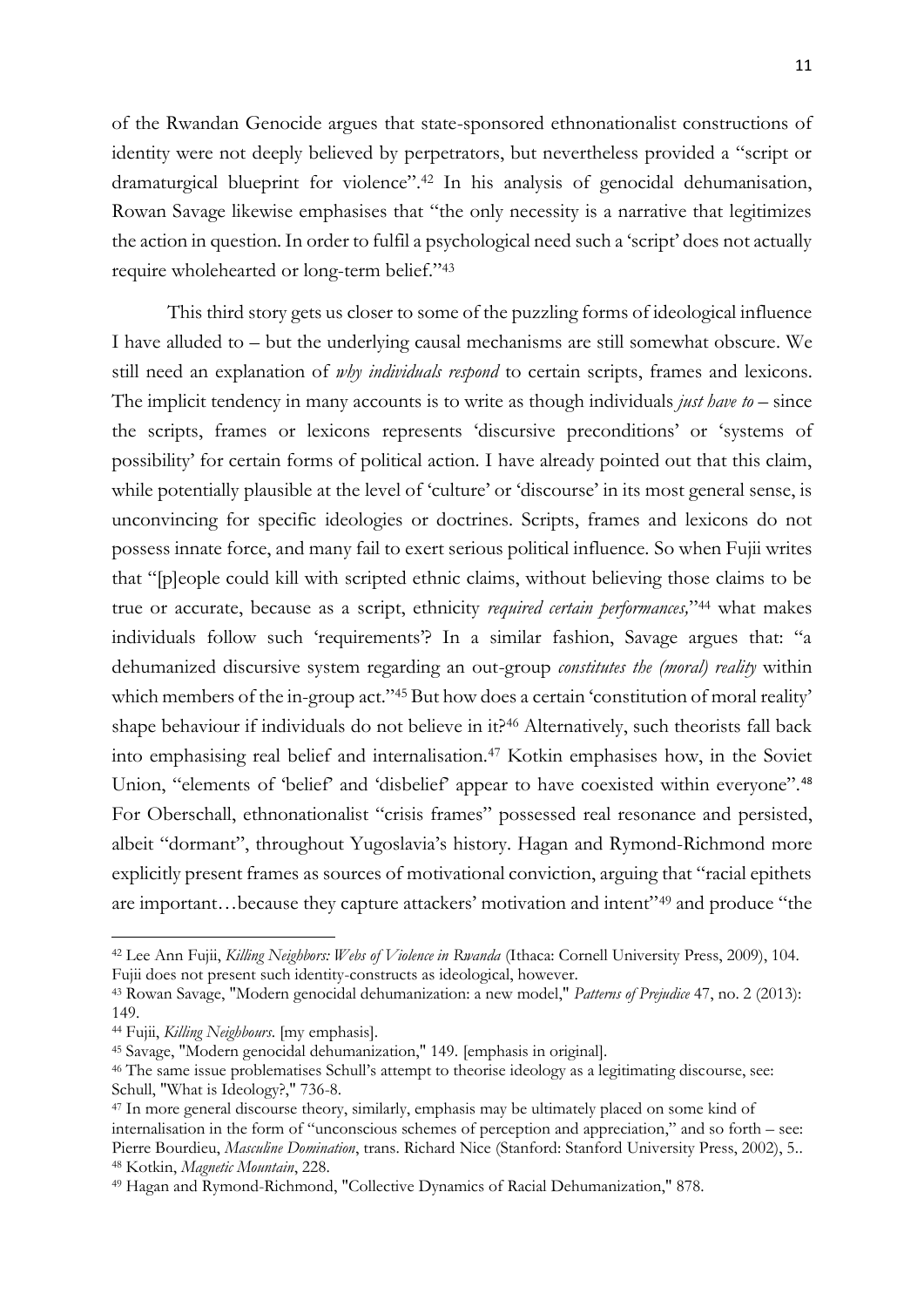heightened vulnerability and fanatical fury that lead to genocide."<sup>50</sup> This resurrects some of the concerns with conviction-centric accounts. Why is evidence of such resonance and fanaticism so uneven, and potentially unnecessary? I think these theorists, like Skinner, take us much closer to properly understanding ideology's influence, but the ultimate explanations still have something of a question-begging character.

#### **An Infrastructural Account of Ideology**

Each of the three accounts presented above gets something importantly right about the way ideology can influence political action. I suspect, moreover, that most users of such accounts would be amenable to the suggestion that they can in some sense be combined – and Skinner both explicitly and implicitly points to the need for such overlap across his comments in 'Meaning and Understanding' and 'Some Problems'. Yet I believe that no sustained, theoretically developed account of such a combination can really be found in existing work on ideology.

I dangerously claim to have formulated such an account. I moderate the immodesty of that claim, however, by emphasising that I am essentially synthesising various quite familiar claims from economic, psychological and social theory, including those surveyed in the last section. My novelty, if any, is only to more systematically set out these ideas and their interrelationship, and to link them more explicitly to ideology. There are two elements to the account.

#### 1. Four Forms of Ideological Influence

To begin with, I suggest that four *principal* forms of ideological influence can be identified – two of which work primarily through some degree of sincere *internalisation* of ideas, the other two of which operate primarily as forms of external or *structural* influence rooted in convergent social expectations.<sup>51</sup> Most obviously, and harking back to conviction-centric accounts of ideology, ideologies may generate **commitments** to particular ideas.<sup>52</sup> Such ideological commitments typically form the most long-standing core of individuals' personal ideological frameworks. Even commitments come in degrees, and need not be dogmatic, systematic or fanatical. Indeed, while individuals with well-defined and

<sup>50</sup> Hagan and Rymond-Richmond, "Collective Dynamics of Racial Dehumanization," 886 fn.14.

<sup>51</sup> I claim only that these are the principal, not exhaustive, forms of ideological influence. A more detailed account of these four forms can be found in: Leader Maynard, "Ideology and armed conflict," 638-43.

<sup>52</sup> Gutiérrez Sanín and Wood, "Ideology in civil war," 220-2.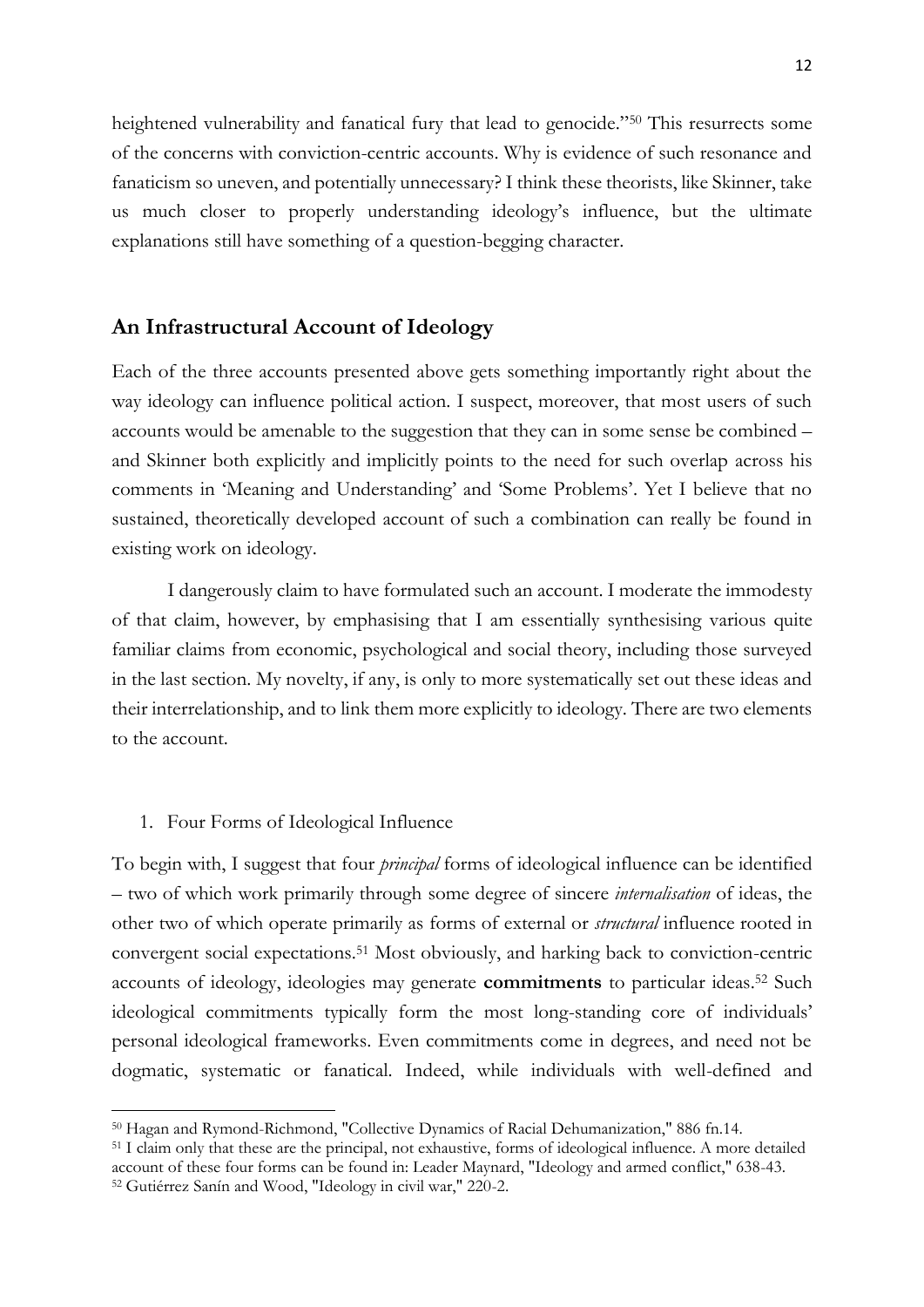systematised ideologies are relatively rare, political psychologists have nevertheless found that most ordinary citizens possess committed values and beliefs that are patterned along ideological lines.<sup>53</sup> Sincere ideological commitments carry intrinsic resonance for individuals, are resistant to change, generate strong emotional responses, and bear directly on processes of perception and decision-making. To return to Stalin's Soviet Union, there is considerable agreement in historical scholarship that: "Stalin frequently used Marxist language outside of his public speeches and in his private correspondence. It is now clear that he did not just cloak a base desire for power in Marxist rhetoric. Stalin viewed the world through a Marxist lens and appears to have been ideologically committed."<sup>54</sup> Similarly, no serious scholar denies, that leading Nazis were intensely committed to the central tenets of Nazi ideology, or that many (though not all) recruits to Islamist or farright terrorist organisations are guided by real commitments to jihadist or racial-nationalist ideas.<sup>55</sup>

But there is a second broad way in which ideological elements may be internalised. Political psychologists, sociologists and theorists of political communication have long recognized that individuals often sincerely accept ideological positions even though they do not feel any intrinsic commitment to the ideas involved.<sup>56</sup> Individuals nevertheless engage in the sincere **adoption** of those ideas, as I put it, because the ideas have become connected to deeper beliefs, values and needs, or fill gaps in individuals' political worldview left unaddressed by intrinsic commitments. Peter Neumann notes, for example, how many recruits to jihadist terrorist organisations do not express longstanding religious or political commitments, but join a terrorist group out of a core political grievance or sense of Islamic identity, on the basis of which they then adopt the wider ideology of jihadism.<sup>57</sup> Adoption is often rooted in 'identification' – individuals adopt ideas which are associated with

<sup>53</sup> See, in general: John R. Zaller, *The Nature and Origins of Mass Opinion* (Cambridge: Cambridge University Press, 1992); Jost and Major, *Psychology of Legitimacy*; Jost, Federico, and Napier, "Political Ideology."; Jonathan Haidt, *The Righteous Mind: Why Good People are Divided by Religion and Politics* (London: Allen Lane, 2012); Peter Hays Gries, *The Politics of American Foreign Policy: How Ideology Divides Liberals and Conservatives over Foreign Affairs* (Stanford, CA: Stanford University Press, 2014); G. Scott Morgan and Daniel C. Wisneski, "The Structure of Political Ideology Varies Between and Within People: Implications for Theories About Ideology's Causes," *Social Cognition* 35, no. 4 (2017).

<sup>54</sup> Peter Whitewood, *The Red Army and the Great Terror: Stalin's Purge of the Soviet Military* (Lawrence: University Press of Kansas, 2015), 12-13.

<sup>55</sup> See: Yaacov Lozowick, *Hitler's Bureaucrats: The Nazi Security Police and the Banality of Evil* (London: Continuum, 2000); Max Taylor, PM Currie, and Donald Holbrook, eds., *Extreme Right Wing Political Violence and Terrorism* (London: Bloomsbury, 2013); Daniel Byman, "Understanding the Islamic State - A Review Essay," *International Security* 40, no. 4 (2016).

<sup>56</sup> Somewhat contra Schull, who conflates accounts of ideology centred around strong commitments and beliefs with any emphasis on psychological internalisation: Schull, "What is Ideology?," 729-33..

<sup>57</sup> Neumann, "The trouble with radicalization," 882.. See also: Stathis N. Kalyvas, *The Logic of Violence in Civil War* (Cambridge: Cambridge University Press, 2006), 45-6..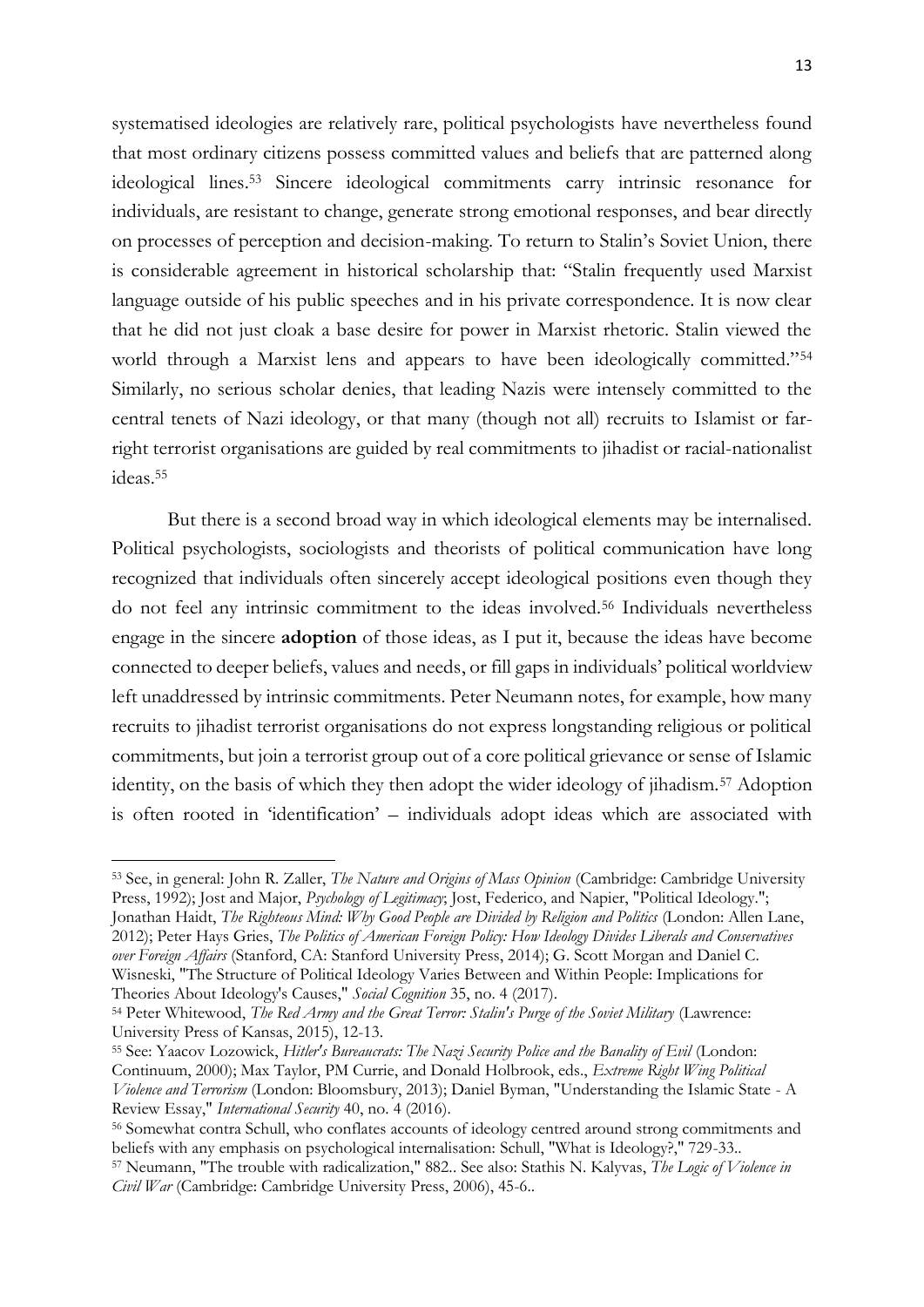identities the individual feels genuinely committed to.<sup>58</sup> Democratic and Republican voters in the United States, for example, will sincerely support an idea or policy when it is advocated by a representative of 'their' party, yet reject and oppose the exact same idea or policy if it is proposed by their political opponents.<sup>59</sup> Often, though, individuals may simply accept certain ideas because of their dominance in social discourse, in lieu of any good alternatives.<sup>60</sup> In all such circumstances, it would be misleading to characterise individuals as motivated by underlying commitments to the ideas in question. Yet those ideas become sincerely adopted, and often are essential to explaining how such individuals act.

Through commitment to and adoption of ideas, individuals formulate their genuinely internalised ideologies that shape the *sincere* perception and evaluation of action. As already explained, however, ideologies exercise influence that transcends such sincere internalisation. As Skinner emphasises in both 'Meaning and Understanding' and 'Some Problems,' individuals' political actions are influenced not just by their own sincere ideological beliefs, but by their perceptions of their *ideological context*. The apparently dominant ideological beliefs, discourses, norms and policy paradigms of their social environment create pressures, incentives, opportunities and constraints for an individual irrespective of their private ideological views*.* Again, I actually think there are two key forms of influence – two sorts of causal mechanism – at work here.

The first operates through **conformity** effects: the widely researched psychological tendency of human beings to relatively unreflectively follow explicit or implicit expectations of behaviour generated by peer pressure, orders from authority, organisational roles or similar social influences.<sup>61</sup> Much of the time, individuals will simply go along with such social pressures, since doing otherwise risks interpersonal tension, loss of face, or personal accountability. This power of conformity is one of the most famous findings of social psychology, associated with Solomon Asch's experiments on individual submission to group judgements, Stanley Milgram's experiments on obedience to authority, and Philip

<sup>58</sup> Herbert C. Kelman and V. Lee Hamilton, *Crimes of Obedience: Toward a Social Psychology of Authority and Responsibity* (New Haven: Yale University Press, 1989), ch.5.. On identification and violence, see: Rebecca Littman and Elizabeth Levy Paluck, "The Cycle of Violence: Understanding Individual Participation in Collective Violence," *Advances in Political Psychology* 36, 1 (2015)..

<sup>59</sup> Geoffrey L. Cohen, "Party Over Policy: The Dominating Impact of Group Influence on Political Beliefs," *Journal of Personality and Social Psychology* 85, no. 5 (2003).

<sup>60</sup> A. P. Simonds, "Ideological domination and the political information market," *Theory and Society* 18, no. 2 (1989).

<sup>61</sup> Leonard S. Newman, "What is a 'Social-Psychological' Account of Perpetrator Behavior? The Person Versus the Situation in Goldhagen's *Hitler's Willing Executioners*," in *Understanding genocide: the social psychology of the Holocaust* ed. Leonard S. Newman and Ralph Erber (New York: Oxford University Press, 2002); James Waller, *Becoming Evil: How Ordinary People Commit Genocide and Mass Killing* (Oxford: Oxford University Press, 2007), ch.8.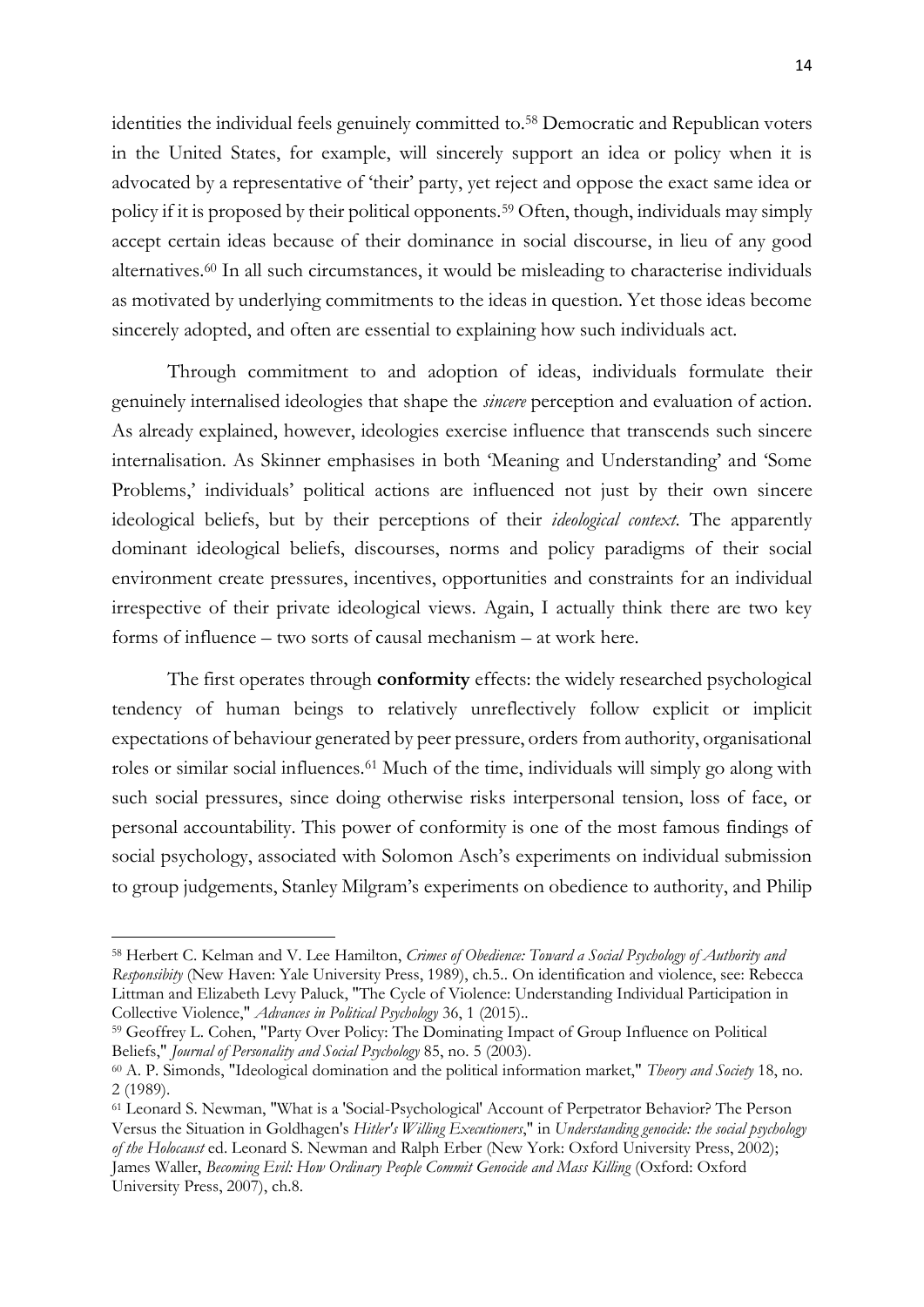Zimbardo's 'Stanford Prison Experiment'.<sup>62</sup> All these experiments found that under the pressure of a group consensus, orders from authority, or official roles in a simulated institution, individuals would often abandon their personal convictions and simply act as

was expected of them.

Sheer conformity is not really discussed in 'Meaning and Understanding' or 'Some Problems' (although Skinner's emphasis on linguistic 'conventions' fits rather nicely with such a mechanism), perhaps because the influence of such social psychological research on the broader humanities and social sciences did not really take off until the 1980s and 1990s. Since conformity, in its social-psychological meaning, is relatively unreflective, it probably also bears less on the analysis of the more deliberate ideological output that is the focus of much intellectual history. But there is good reason to think that conformity is a central dynamic through which ideologies exert large-scale effects on political action more broadly. Within the Bolshevik Party of the Soviet Union, Stalinist ideology was not only a sincerely accepted worldview, but also a source of intensely institutionalised norms, routines, discourses and rituals that, even in the absence of direct coercion, individuals faced strong social pressures to comply with.<sup>63</sup> It seems likely that by the late 1970s and early 1980s, mere conformity was playing an even greater role in much of the influence of official Soviet ideology over action. More generally, the distinct ideological characters of such diverse settings as the American Republican Party, the British Labour Party, the Islamic State, the Occupy Wall Street protests or Palestinian Fatah results in different institutional norms, policies and practices, resulting in varied pressures to conform to different ideological standards of behaviour.<sup>64</sup>

Finally, turning to Skinner's more central theme in 'Some Problems,' individuals may be encouraged, or arguably required, by their ideological context to calculatedly **instrumentalise** ideology – to employ ideological claims and principles, potentially in innovative ways, because they expect this to elicit beneficial responses from others. Like those who conform to ideological expectations, actors who are consciously making

<sup>62</sup> Solomon E. Asch, "Studies of independence and conformity: I. A minority of one against a unanimous majority," *Psychological Monographs: General and Applied* 70, no. 9 (1956); Stanley Milgram, *Obedience to Authority: An Experimental View* (London: Pinter & Martin Ltd., 1974/2010); Philip Zimbardo, *The Lucifer Effect: How Good People Turn Evil* (London: Rider Books, 2007)..

<sup>63</sup> Various dimensions of such social influence are discussed in, *inter alia:* Kotkin, *Magnetic Mountain*; Sheila Fitzpatrick, *Everyday Stalinism: Ordinary Life in Extraordinary Times: Soviet Russia in the 1930s* (Oxford: Oxford University Press, 1999); David L. Hoffman, *Stalinist Values: The Cultural Norms of Soviet Modernity, 1917- 1941* (Ithaca, NY: Cornell University Press, 2003)..

<sup>64</sup> See, for example: Mara Revkin and Elisabeth Jean Wood, "The Islamic State's Pattern of Sexual Violence: Ideology and Institutions, Policies and Practices," *Journal of Global Strategic Studies* Early Release Online (2020); Sarah E. Parkinson, "Practical Ideology in Militant Organizations," *World Politics* 73, no. 1 (2021).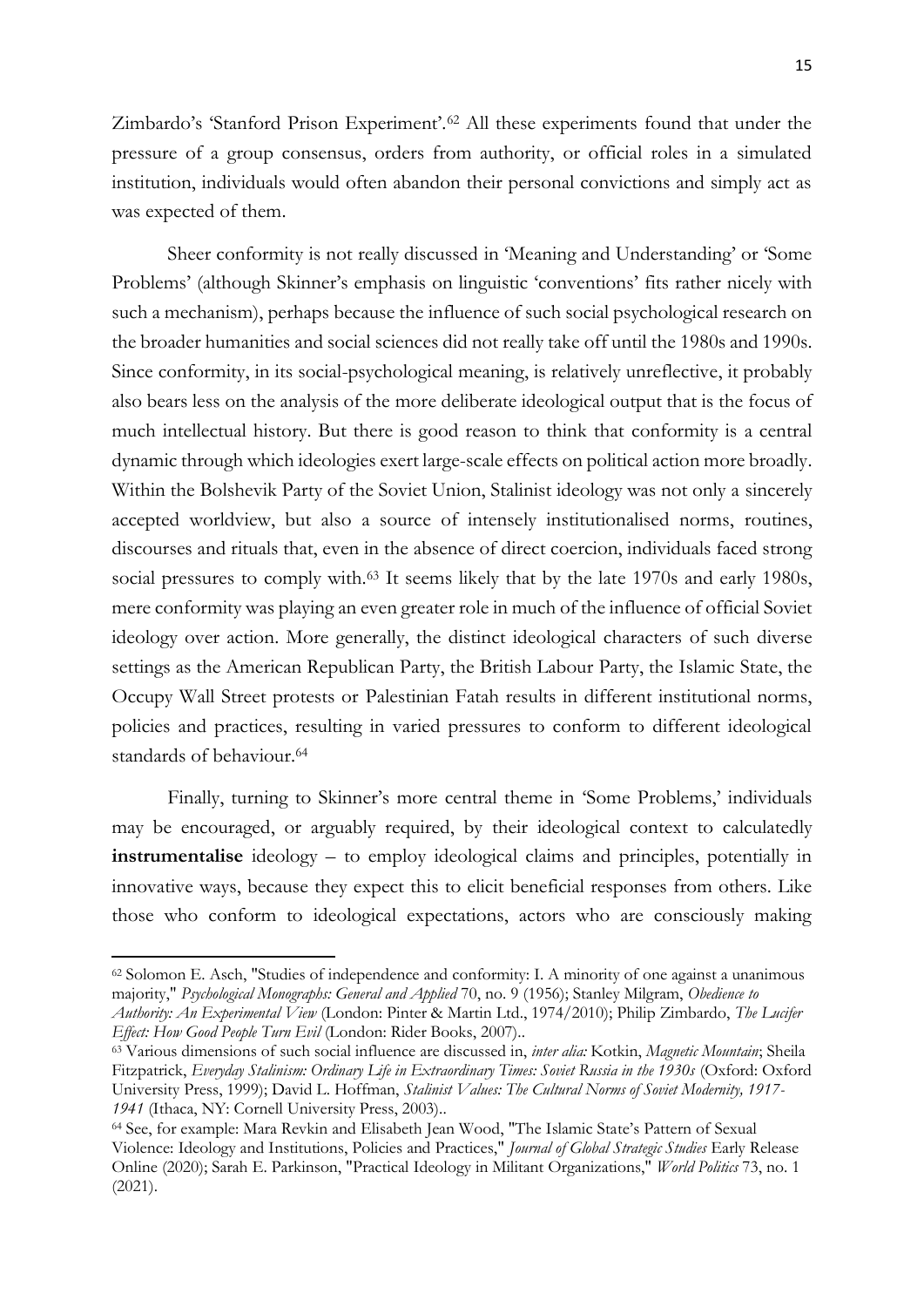instrumental use of an ideology need not have any sincere belief in it. But the apparent ideological content of prevailing norms, institutions or discourses incentivises them to instrumentally espouse or comply with the ideology in question in order to legitimate their political actions, to mobilise support, to coordinate political activities with others, and so forth. Having already discussed this dimension of ideology above, I won't belabour the point.

#### 2. Ideological Infrastructures

The second part of my account is a depiction of how these four different forms of ideological influence *mutually* generate large scale ideological effects or patterns in political action. It will rarely if ever be the case that a political actor is guided by ideology in only one of these four ways. Even those who conform to or instrumentalise ideology typically sincerely adopt ideological justifications of their actions *to some degree*, since a range of psychological and social mechanisms make it difficult to continuously comply with ideologies publicly while entirely disbelieving them privately.<sup>65</sup> Individuals' relationships to ideologies are also dynamic. Individuals who initially merely conform to certain ideological claims may become pressured by their past public statements to maintain ideological positions they would now prefer to abandon.<sup>66</sup> Ideologically committed individuals, on the other hand, can become disillusioned but have placed themselves in situations where they still face strong conformity pressures or instrumental incentives to comply with that ideology.<sup>67</sup> Many ordinary Germans may have espoused Nazi ideology out of opportunism in the early years of the regime, for example, with millions joining the party just after its takeover of power in 1933. But this tied some individuals into institutions that promoted sincere adoption of or commitment to Nazi ideology, while others became subject to immense conformity pressures to comply with the increasingly radical Nazi state, even

<sup>65</sup> See also: Philip E. Tetlock and A.S.R. Manstead, "Impression Management Versus Intrapsychic Explanations in Social Psychology: A Useful Dichotomy?," *Psychological Review* 92, no. 1 (1985): 72; Timur Kuran, "Sparks and prairie fires: A theory of unanticipated political revolution," *Public Choice* 61 (1989). <sup>66</sup> A form of what Frank Schimmelfennig terms "rhetorical entrapment," see: Frank Schimmelfennig, "The Community Trap: Liberal Norms, Rhetorical Action, and the Eastern Enlargement of the European Union," *International Organization* 55, 1 (2001).

<sup>67</sup> See also: Herbert C. Kelman, "Compliance, identification, and internalization: three processes of attitude change," *Journal of Conflict Resolution* 2, no. 1 (1958); Charles H. Anderton, "Choosing Genocide: Economic Perspectives on the Disturbing Rationality of Race Murder," *Defence and Peace Economics* 21, no. 5-6 (2010): 482-3; Lorenzo Bosi and Donatella Della Porta, "Micro-mobilization into Armed Groups: Ideological, Instrumental and Solidaristic Paths," *Qualitative Sociology* 35 (2012): 362 fn. 2; Jeffrey T. Checkel, "Socialization and violence: Introduction and framework," *Journal of Peace Research* 54, no. 5 (2017): 596..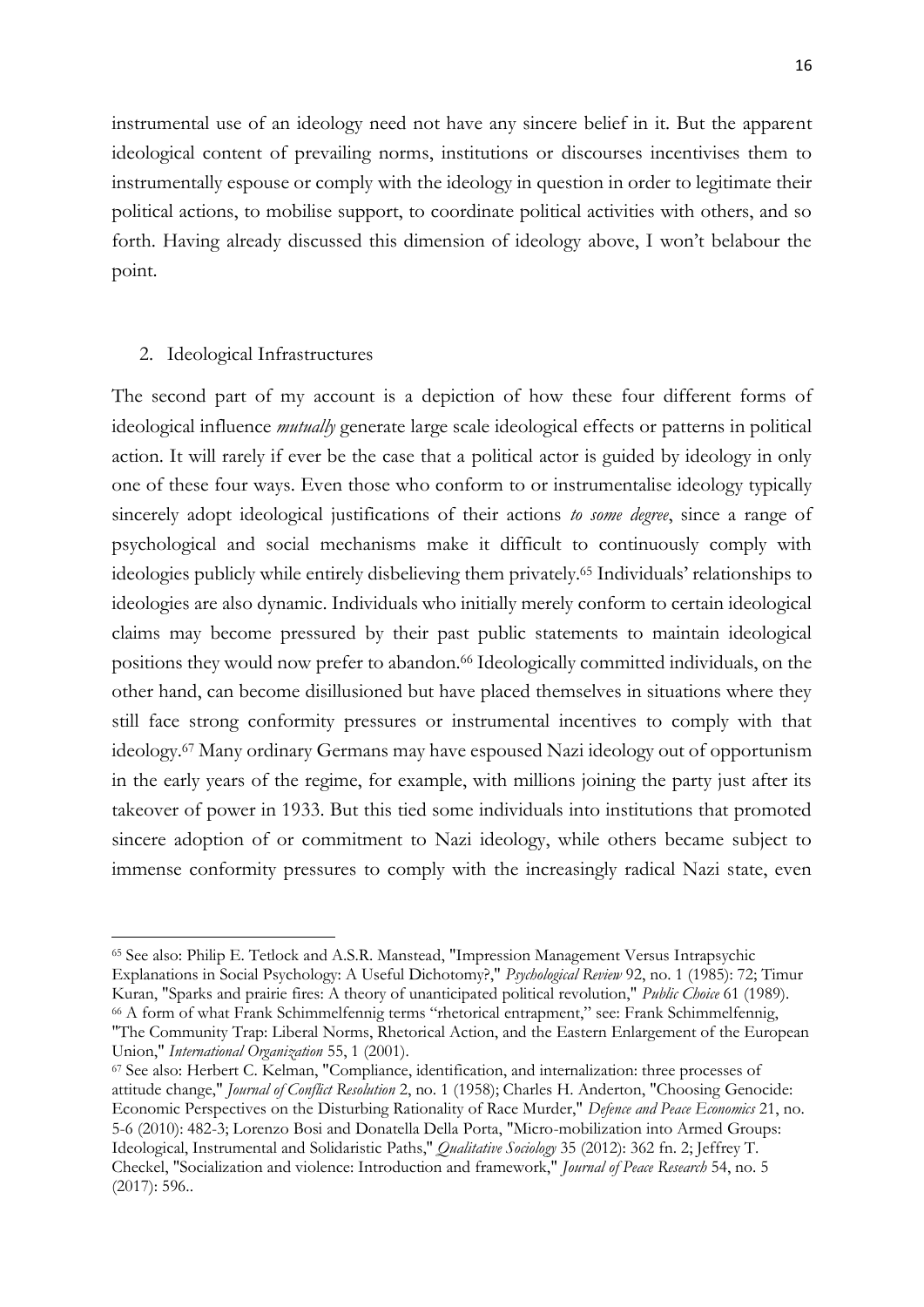when this no longer served their self-interest or matched their private views.

It is this interdependence that leads me to argue that ideologies should be understood as *infrastructures.* By this metaphor I intend to allude to a) the way ideologies *enable, sustain* and *shape* collective action by large numbers of individuals, b) how this influence over action is rooted in the configured interplay of different forms of ideological influence and human interaction, and c) that such ideological influence reproduces and modifies itself via the political practices it generates. An ideological infrastructure is a particular configuration of worldviews, norms and institutions across a given social network, which sustains and shapes collective action through the mutually reinforcing interaction of commitment, adoption, conformity and instrumentalisation. <sup>68</sup> My argument is that when we seek to assess the impact of a given ideology or ideological context, such as Stalinism, what we should essentially be asking is how collective behaviour was shaped by the interaction of a) sincerely internalised Stalinist ideas in the minds of various individuals and b) the conformity pressures and instrumental incentives of Stalinist norms, institutions and policy platforms. That is: we are asking how far, and in what ways, a Stalinist ideological infrastructure was able to shape political action via the four forms of influence identified above.

Such an infrastructural account of ideology solves the kinds of puzzles about ideology and action that I sought to highlight earlier in the paper. The point is not merely that the different kinds of ideological influence *interact,* but that there are 'emergent,' *greaterthan-the-sum-of-its-parts* dynamics to this interaction. I return, for example, to the question of how instrumentalised usage of ideology might be disproportionate to underlying levels of sincere belief. This is a puzzle, remember, if all instrumental efforts to legitimate one's actions ultimately depend on one's audiences sincerely caring about the beliefs those legitimations invoke. While it is often the case that legitimating appeals will genuinely resonate with audiences, instrumental legitimating appeals may also work, because target audiences *themselves* feel strong conformist or instrumental pressures to go along with those appeals. Audience members assume that the legitimating ideological appeals are going to 'work', and so each member responds positively to them, creating a self-fulfilling prophecy.<sup>69</sup> Consequently, ideological legitimating appeals can prove powerful even when they resonate with relatively few audience members. In such circumstances the majority of

<sup>68</sup> The language of ideological infrastructures is somewhat inspired by, but quite different in meaning to: Michael Mann, "The autonomous power of the state: its origins, mechanisms and results," *European Journal of Sociology* 25, no. 2 (1984); David A. Snow and Robert D. Benford, "Ideology, Frame Resonance, and Participant Mobilization," *International Social Movement Research* 1 (1988): 205-7..

<sup>69</sup> Alexander Wendt, *Social Theory of International Politics* (Cambridge: Cambridge University Press, 1999), 42.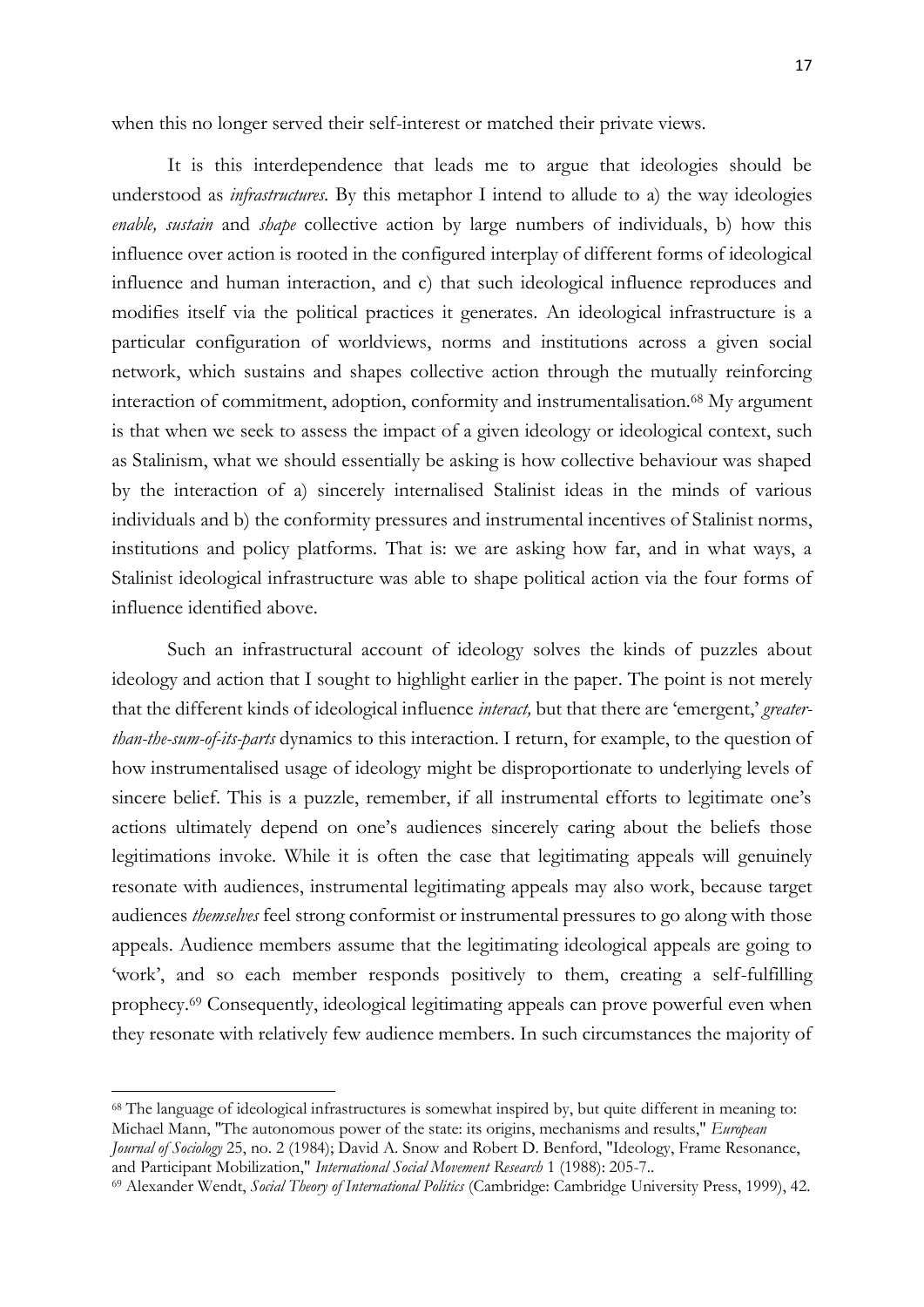disbelievers are, to paraphrase Michael Mann, *structurally outflanked* – they cannot overcome the collective action problems needed to successful overturn the existing expectations, norms and institutions supported by a sincerely believing minority.<sup>70</sup> Indeed, as Russel Hardin explains in the context of extremist sects: "At the extreme, one might suppose that some group has no genuine believers in its fanatical views but that all members are coordinated on acting by the false sense that everyone else or most others do believe."<sup>71</sup> This extreme situation is rare. More typically, it is the mutually reinforcing mix of strong ideological commitments, some weaker forms of adoption, some conformist behaviour, and some purely instrumental calculations, which make legitimating ideological appeals work. When the mixture starts to break apart – when sincere internalisation is very weak for a sustained period of time and/or the expectations underpinning conformity and instrumental action erode – ideological infrastructures, or at least parts of them, are liable to decay and become brittle, as *eventually* proved the case with Soviet ideology in the later 1980s.

To make this infrastructural account of ideology a little less abstract, consider the example of ethnonationalist atrocities in the former Yugoslavia in the early 1990s. One of the great puzzles of the Yugoslav conflicts is a version of the problem of ideological influence I have been discussing. Contrary to early assertions that 'ancient hatreds' motivated violence in Yugoslavia, most Yugoslav citizens attested to positive ethnic relations in the years preceding the conflicts, marriage and friendships across ethnic groups were widespread, and many of the rank and file perpetrators seem to have been guided more by loot and thuggishness than by politics. Yet ethnonationalist logics and narratives remained central: conflict was organised around ethnic groups seeking to maximise national territory, and saw atrocities that targeted individuals based on their ethnicity. I believe a core part of the explanation of this violence is that ethnonationalism rapidly became, in the early 1990s, *a dominant ideological infrastructure* of the Yugoslav conflicts. It was powerful because a) some people, although probably a minority, were committed to ethnonationalist claims and aims; b) many others selectively accepted certain ethnonationalist ideas and largely supported such true believers; c) others conformed to such ideas in a context where ethnonationalism suddenly seemed dominant, while d) others actively manipulated ethnonationalist claims for political and personal benefit. Individually, none of these processes may have been sufficient for ethnic conflict. But together they

<sup>70</sup> Michael Mann, *The sources of social power*, 4 vols., vol. 1 (Cambridge: Cambridge University Press, 1986), 7. <sup>71</sup> Russell Hardin, "The Crippled Epistemology of Extremism," in *Political Extremism and Rationality*, ed.

Albert Breton et al. (Cambridge: Cambridge University Press, 2002), 16.. See also: Jon Elster, "Belief, Bias and Ideology," in *Rationality and Relativism*, ed. Martin Hollis and Steven Lukes (Cambridge, MA: The MIT Press, 1982), 132..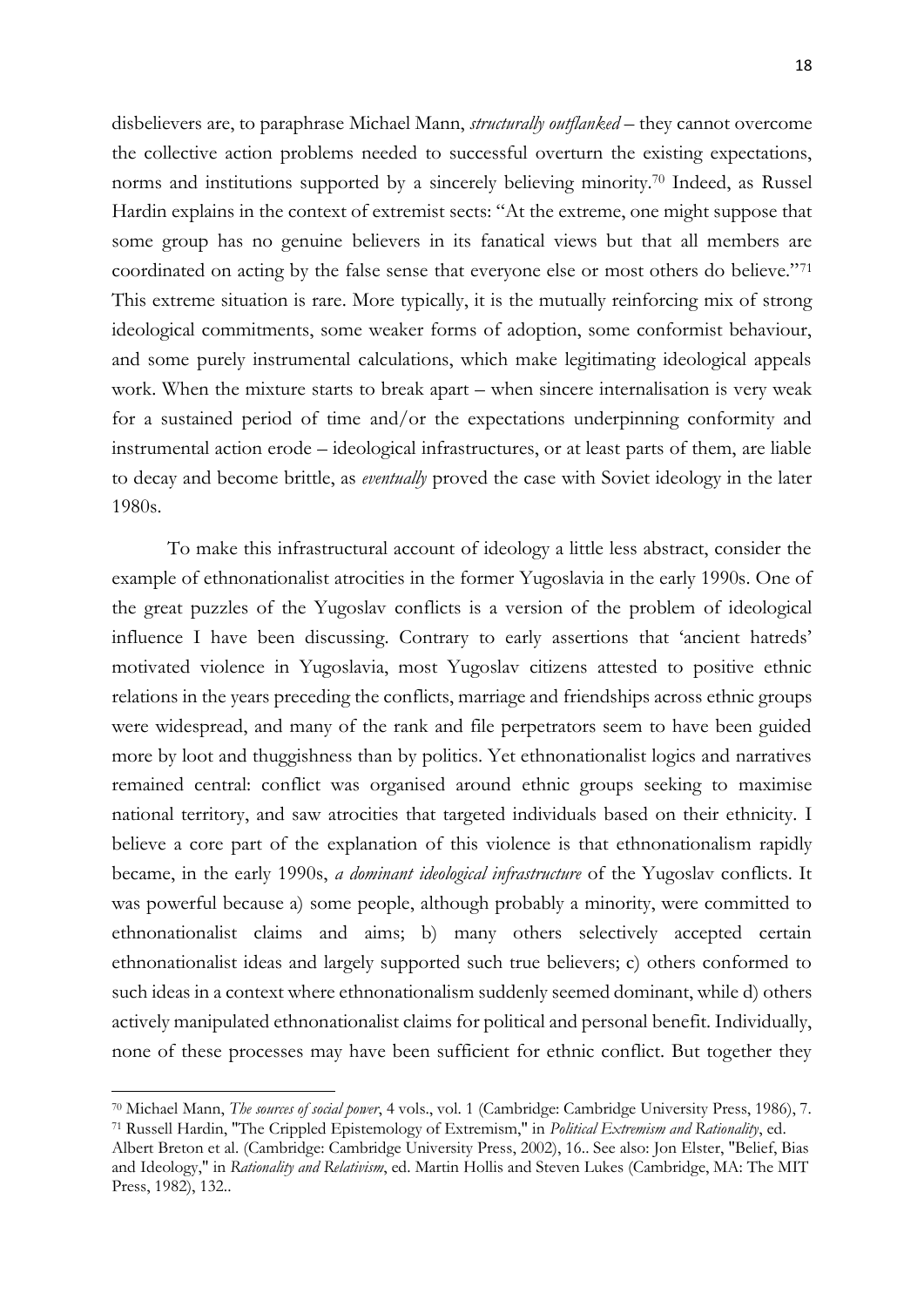created an emergent 'greater-than-the-sum-of-its-parts' power to an ethnonationalist ideological infrastructure. 72

### **Conclusion**

I've tried to do three things in this paper. First, I've tried to elaborate on the problem posed explicitly by Skinner in 'Some Problems' in 1974, and more indirectly in 'Meaning and Understanding,' on the ambiguity of ideology's influence over action. Second, I've tried to formulate a more expansive answer to that question, that draws heavily on Skinner's analysis in both papers of the sincere and instrumental impact of ideology. This more expansive answer constructs the notion of 'ideological infrastructures' – which explain core patterns of ideological action through interdependent mixtures of commitment, adoption, conformity and instrumentalisation. Returning us a little more centrally to the theme of our conference, however, I've also tried, third, to illustrate how central I think Skinner's contribution to the analysis of ideology was in 'Meaning and Understanding' and 'Some Problems.' Not only does Skinner's analysis remain more sophisticated than much leading work on ideology produced today, but I have found Skinner's insights invaluable in application to a discipline and field entirely outside his own: political science research on mass violence. Like most others, I assume, at this conference, I feel greatly indebted to his work.

I conclude with two fragmentary comments on some of the links between my attempt to provide an account of ideological infrastructure in this paper, and the broader themes of interpretation, meaning and rhetoric of our conference. First, I think appreciating ideologies as infrastructures opens a range of interesting questions about how, and how far, we may *distinguish between the different forms of ideological influence* in our interpretation of political texts and political action. Again, of course, the point is not to fully 'separate out' such forms of influence, since they are rarely separate in practice. Assessing the relative balance between commitment, adoption, conformity and instrumentalisation to/of ideas is also extremely difficult. Yet the kind of detailed analysis of texts and context offered by Skinnerian methods is, I suspect, the most powerful tool available to historians and social scientists for doing so. Moreover, awareness of the rough

<sup>72</sup> This paragraph draws broadly on: Silber and Little, *Yugoslavia*; Oberschall, "The manipulation of ethnicity."; Jacques Semelin, "Analysis of a Mass Crime: Ethnic Cleansing in the Former Yugoslavia, 1991-1999," in *The Specter of Genocide: Mass Murder in Historical Perspective*, ed. Robert Gellately and Ben Kiernan (Cambridge: Cambridge University Press, 2003); Siniša Malešević, *Identity as ideology: understanding ethnicity and nationalism* (Houndmills: Palgrave Macmillan, 2006).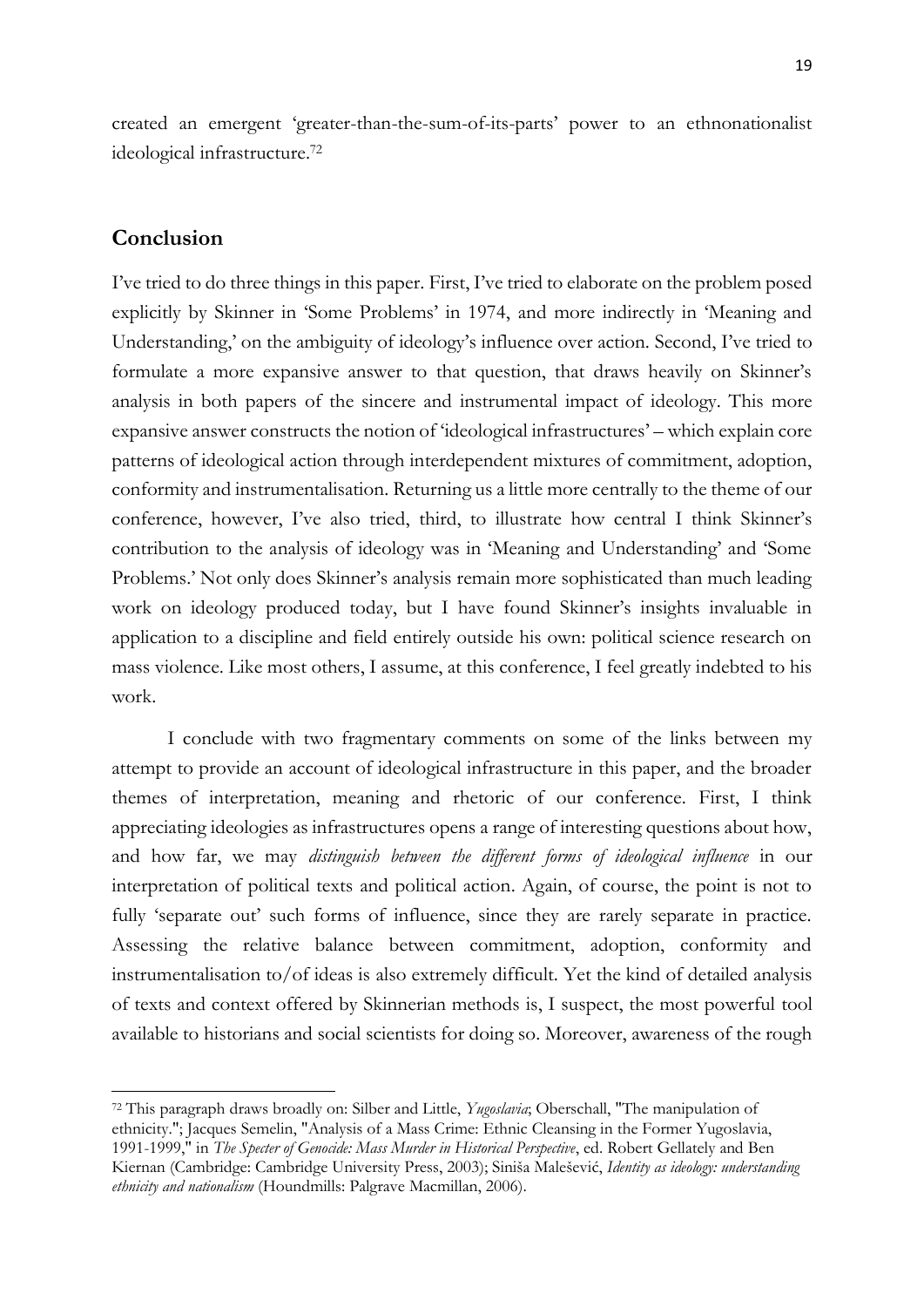relative weight of different kinds of ideological influence on a historical actor may, in turn, alter our interpretation both of their own political action and rhetoric, and of the ideological context in which they acted.

Second, appreciating ideologies as infrastructures also opens up some new ways of thinking about *ideological stability and change*. In particular, it suggests that many instances of political action and rhetoric may be understood as a kind of *infrastructural maintenance.* In 'Some Problems,' and many of his other works, Skinner's principle focus is on ideological activity as a form of innovation and dynamic of *change*. <sup>73</sup> The common image, again, is of an innovating ideologist seeking to reconfigure existing normative vocabularies to legitimate some new action or emerging pattern of behaviour.<sup>74</sup> Nevertheless, Skinner emphasises that such innovations tend to be objects of ideological debate,<sup>75</sup> with much ideological activity being reactionary in its aims: seeking to preserve the existing ideological conventions and terms against their prospective modification.<sup>76</sup> I think there may be more we can say, though, about the dynamics of such ideological maintenance, though – what common strategies of maintenance exist, and what causal microfoundations they rest on.<sup>77</sup> In particular, Skinner tends, in 'Meaning and Understanding' and 'Some Problems,' to frame the activities of ideologists – innovative or reactionary – as essentially about 'persuasion,' keeping the focus on processes of sincere internalisation and genuine beliefs/attitudes.<sup>78</sup> But understanding ideology as infrastructure highlights that both ideological change and maintenance may not necessarily be about persuasion, but about forms of 'structural outflanking' – i.e. efforts to corner the norms and expectations of a community, successfully maintaining its observance of certain rules or rituals, even if these do not actually reflect underlying sentiments or attitudes. Again, in practice, the more persuasive and more structural aspects of ideological change and stability will always be intermixed. But, to return to the example of Hafez al-Assad's Syria or the later Soviet Union, key forms of ideological performance and ritual may more centrally revolve around the effort to sustain certain *expectations* of behaviour, and thereby certain forms of political rule and order, than to actually influence a population's sincere beliefs or normative

<sup>73</sup> See also: Skinner, "Rhetoric and Conceptual Change."

<sup>74</sup> Skinner, "Some Problems," 292-4.

<sup>75</sup> Skinner, "Rhetoric and Conceptual Change," 62.

<sup>&</sup>lt;sup>76</sup> The analysis of both more reactionary and more revolutionary forms of ideology was, of course, central to Karl Mannheim's work and his distinction between (one sense of) 'ideology' and 'utopia', see: Karl Mannheim, *Ideology and Utopia: An Introduction to the Sociology of Knowledge* (London: Kegan Paul, Trench, Trubney & Co. Ltd., 1940).

<sup>77</sup> It's not clear to me that Skinner's detailed discussion of legitimation strategies and changes in a normative vocabulary can simply be cross-applied to infrastructural maintenance, see: Skinner, "Some Problems," 296-9.

<sup>78</sup> Skinner, "Meaning and Understanding," 40; Skinner, "Some Problems," 294.